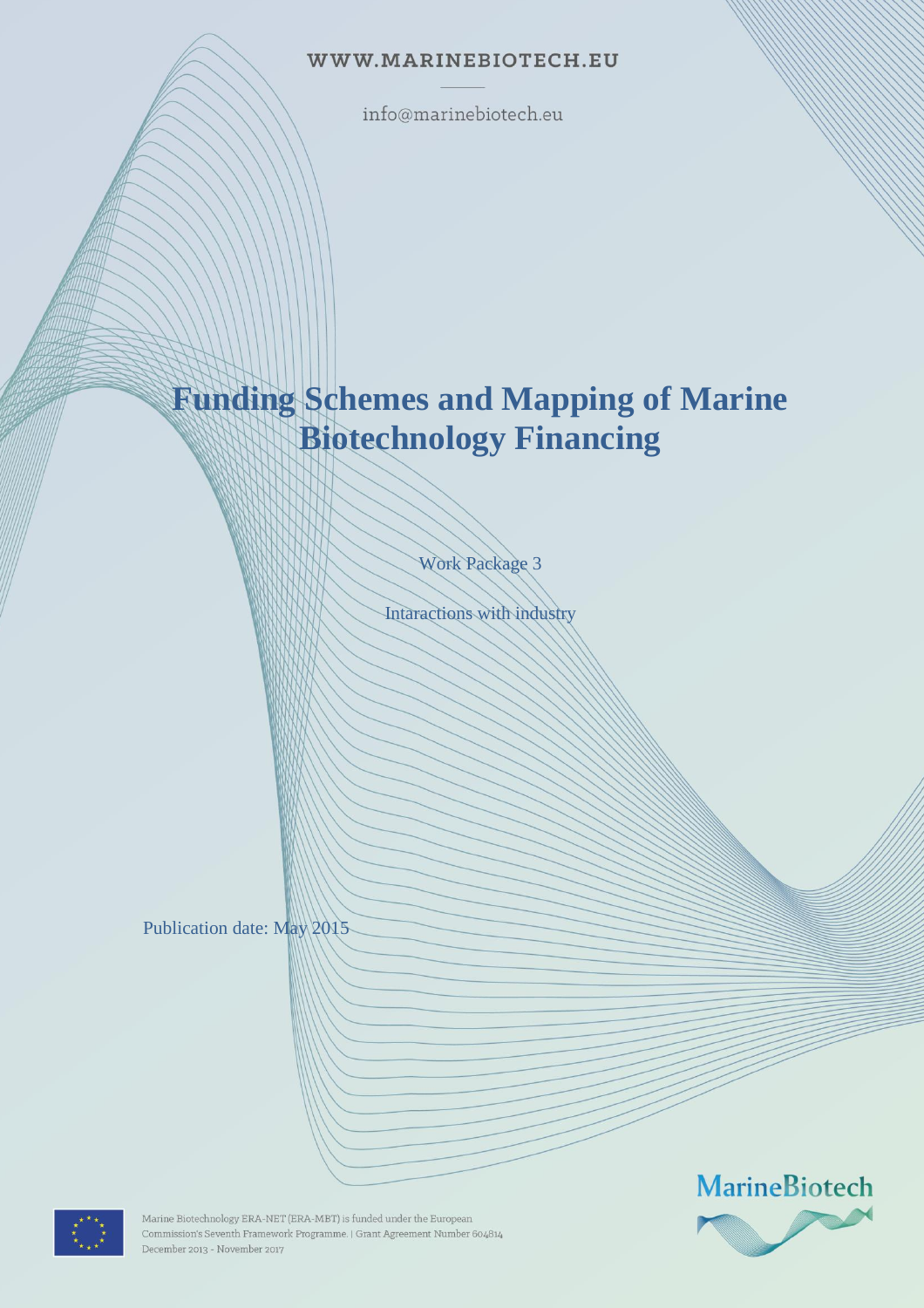

## **PROJECT & PUBLICATION INFORMATION**

Project full title: Marine Biotechnology ERA-NET Project acronym: ERA-MBT Website[: www.marinebiotech.eu](http://www.marinebiotech.eu/)

Grant agreement no.: 604814 Project start date: 1st December 2013 Duration: 48 months Funding scheme: Coordination and support action Call identifier: FP7-ERANET-2013-RTD

Deliverable number: 3.5 Deliverable name: Funding schemes and mapping of marine biotechnology financing Lead Beneficiary: Ministry of Education Science and Sport (MIZS), Slovenia

Authors: Kim TURK Ministry of Education Science and Sport (MIZS), Slovenia

Publication Date: May 2015 Nature: Report Dissemination level: Public

Work Package: WP3 – Interactions with industry Work Package leader: RANNIS Task 3.2 Industry / Policy Interactions

Cite as: Funding schemes and mapping of marine biotechnology financing, 2015. Marine Biotechnology ERA-NET.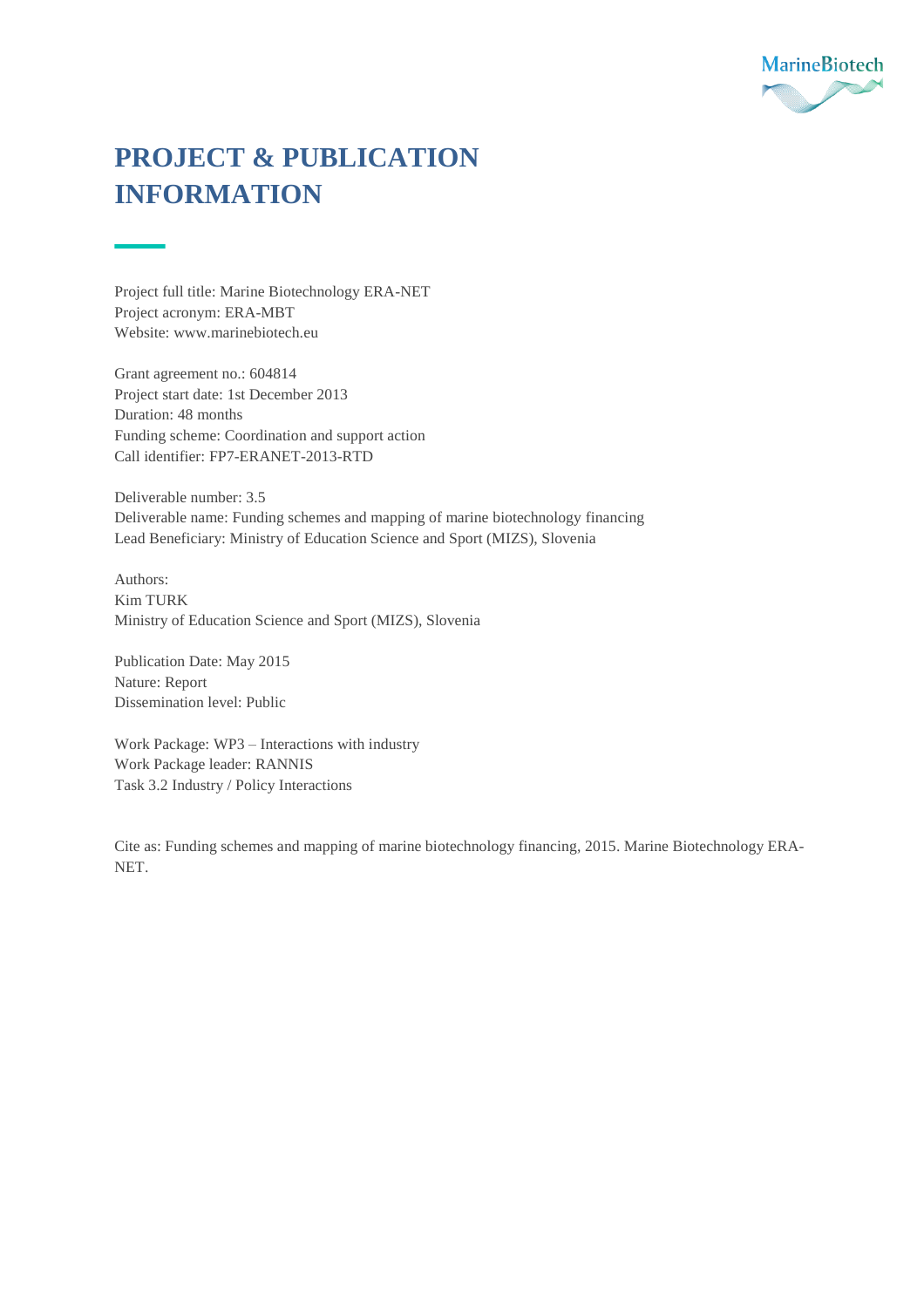

## **LIST OF ABBRIVIATIONS**

DoW - Description of work

- DG MARE The Directorate-General for Maritime Affairs and Fisheries
- DG RDI The Directorate-General for Research and Innovation
- EC European Commission
- EIT European institute of technology
- EAFRD European Agricultural Fund for Rural Development
- EMFF European Maritime and Fisheries Fund
- ERDF European regional development fund
- ESIF European structural and investment funds
- FP6 6<sup>th</sup> framework program
- FP7 7<sup>th</sup> framework program
- FTI Fast track to innovation
- H2020 Horizon 2020
- JPI Joint programing initiative
- JTI BBI Joint technology initiative for bio-based industries
- KIC Knowledge and innovation community
- MBT Marine biotechnology
- OECD Organization for Economic Co-operation and Development
- R&D Research and development
- RDI Research, development and innovation
- RTO Research and technology organization
- SMEs Small and medium-sized enterprises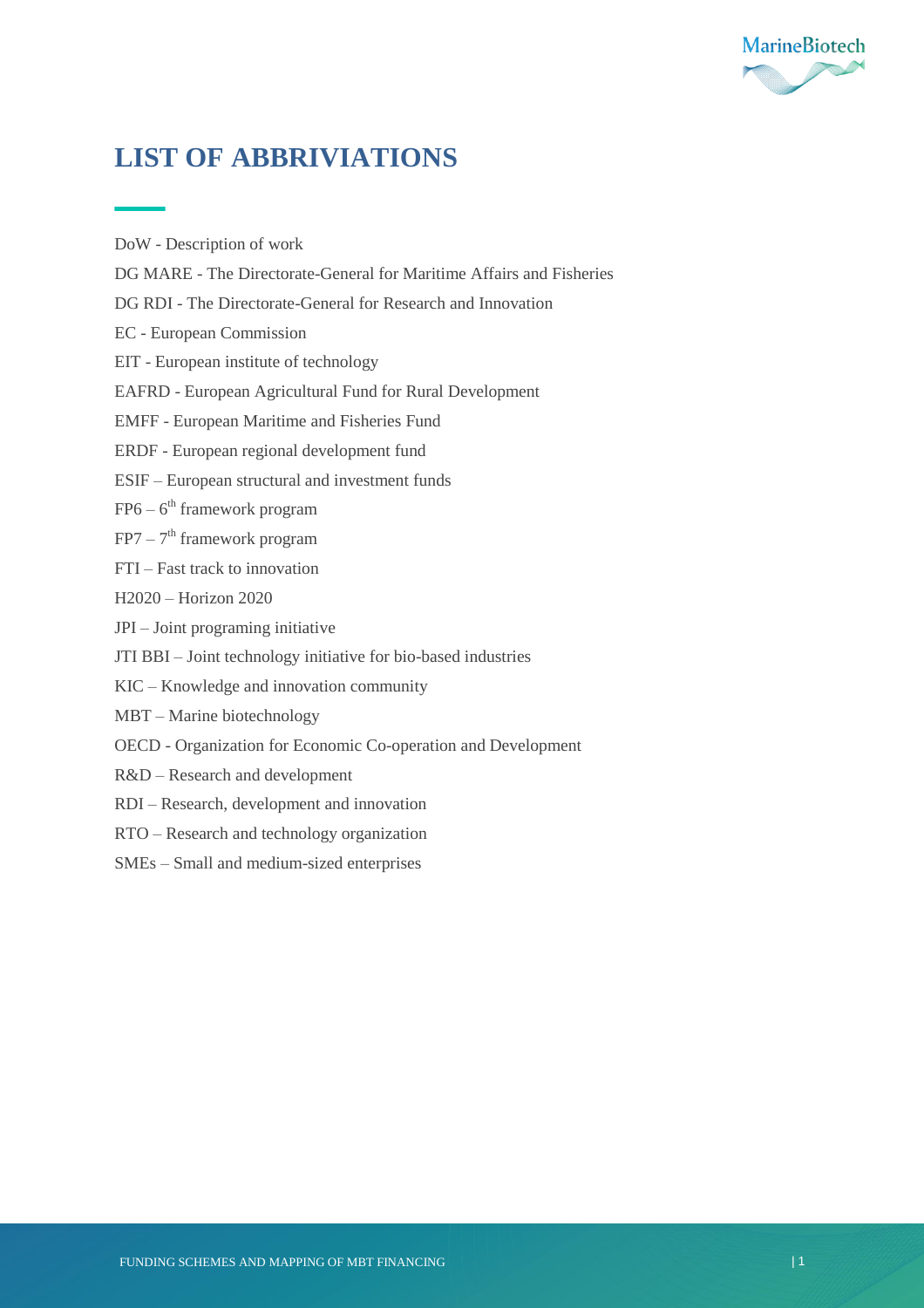

## <span id="page-3-0"></span>**EXECUTIVE SUMMARY**

The report examines publically accessible literature on public and private funding schemes for Marine Biotechnology research, development and innovation (RDI) in the light of challenges faced by the Marine Biotechnology sector today. The report is based on the findings of the comprehensive *Study in support of the impact assessment work on Blue Biotechnology* commanded by DG MARE and published in July 2014, taking into account the results of the *ERA-MBT Open Stakeholder Consultation* conducted in July-August 2014, with a section on funding schemes and marine biotechnology specific funding issues, and the outcomes of the discussions in the *First ERA-MBT Stakeholders meeting*, with a funding breakout session, taking place in Lisbon in October 2014.

The report analyses the **specific characteristics of the Marine Biotechnology sector** and their **implications for the sector's funding**. Taking a deeper look into the specifics of the Marine Biotechnology value chain, identifying the Marine Biotechnology stakeholders and their role in attracting investment, the report portrays a picture of the environment in which Marine Biotechnology is being funded.

This information serves as the basis for discussing funding of **Marine Biotechnology RDI**, first looking into the **barriers of funding** as identified in discussions at various Marine Biotechnology related events, the DG MARE Study, the First ERA-MBT Open Stakeholder Consultation and the ERA-MBT Stakeholders meeting in Lisbon.

The report lists proposed **ways to overcome the identified bottlenecks** and makes an attempt to question the need for sector specific solutions in the light of **existing opportunities for funding** that might not all be Marine Biotechnology specific, but are being utilized with different success rates, by different stakeholders.

The report concludes the envisioned **Workshop for identified public/private funding organizations and industry representatives**, for which the report is providing background information, should aim at finding complementarities and synergies with existing partnerships, exploring reasons for the success of some and failure of other funding mechanisms, with the final goal of identifying solutions that can support Marine Biotechnology RDI and ultimately ease bringing promising technologies to the market.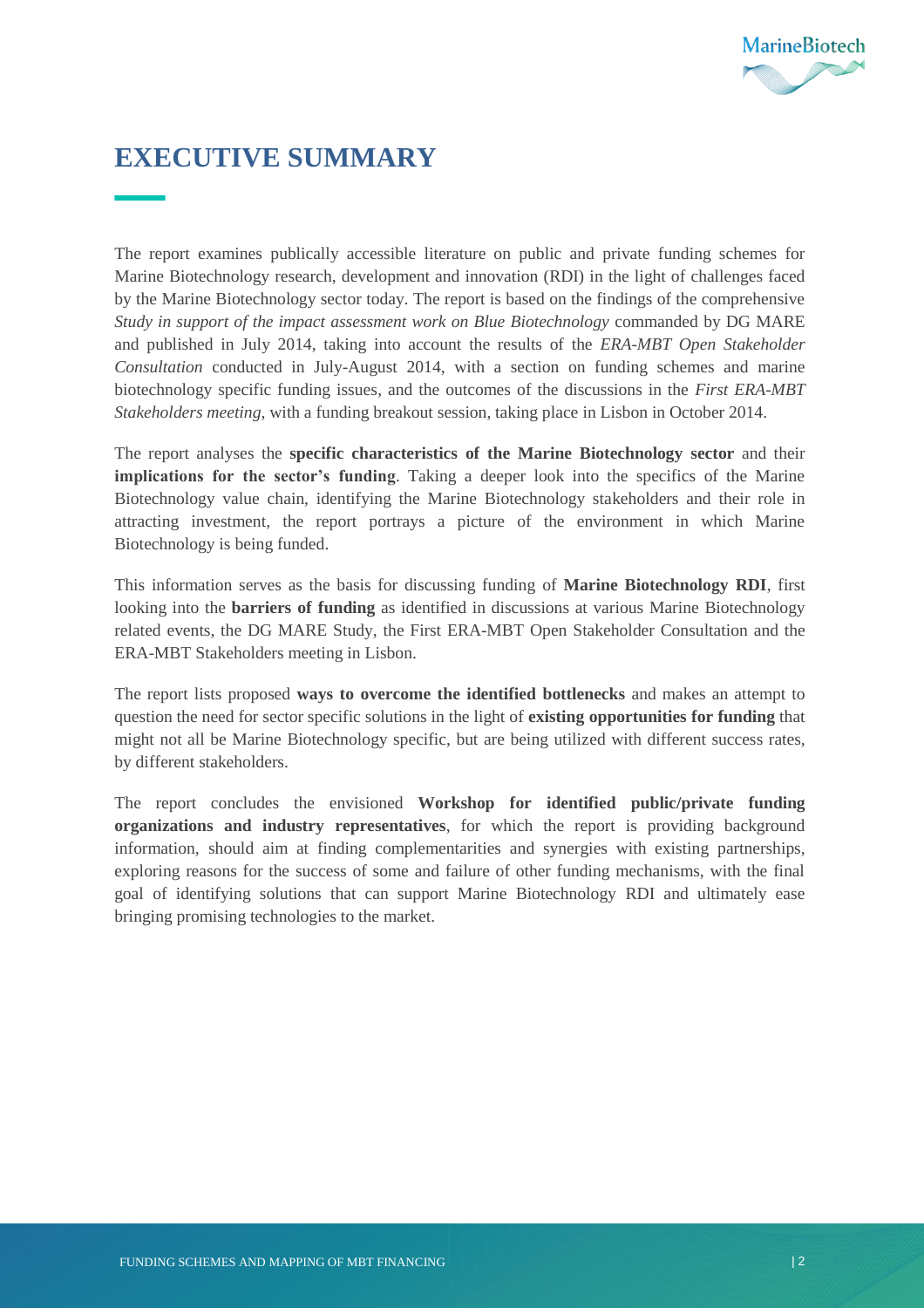

## **TABLE OF CONTENTS**

| PLACING DELIVERABLE 3.5 INTO THE CONTEXT OF ERA-MBT  4       |  |
|--------------------------------------------------------------|--|
|                                                              |  |
|                                                              |  |
|                                                              |  |
|                                                              |  |
|                                                              |  |
|                                                              |  |
| AN OVERVIEW OF MARINE BIOTECHNOLOGY FUNDING OPPORTUNITIES 11 |  |
|                                                              |  |
|                                                              |  |
|                                                              |  |
|                                                              |  |
|                                                              |  |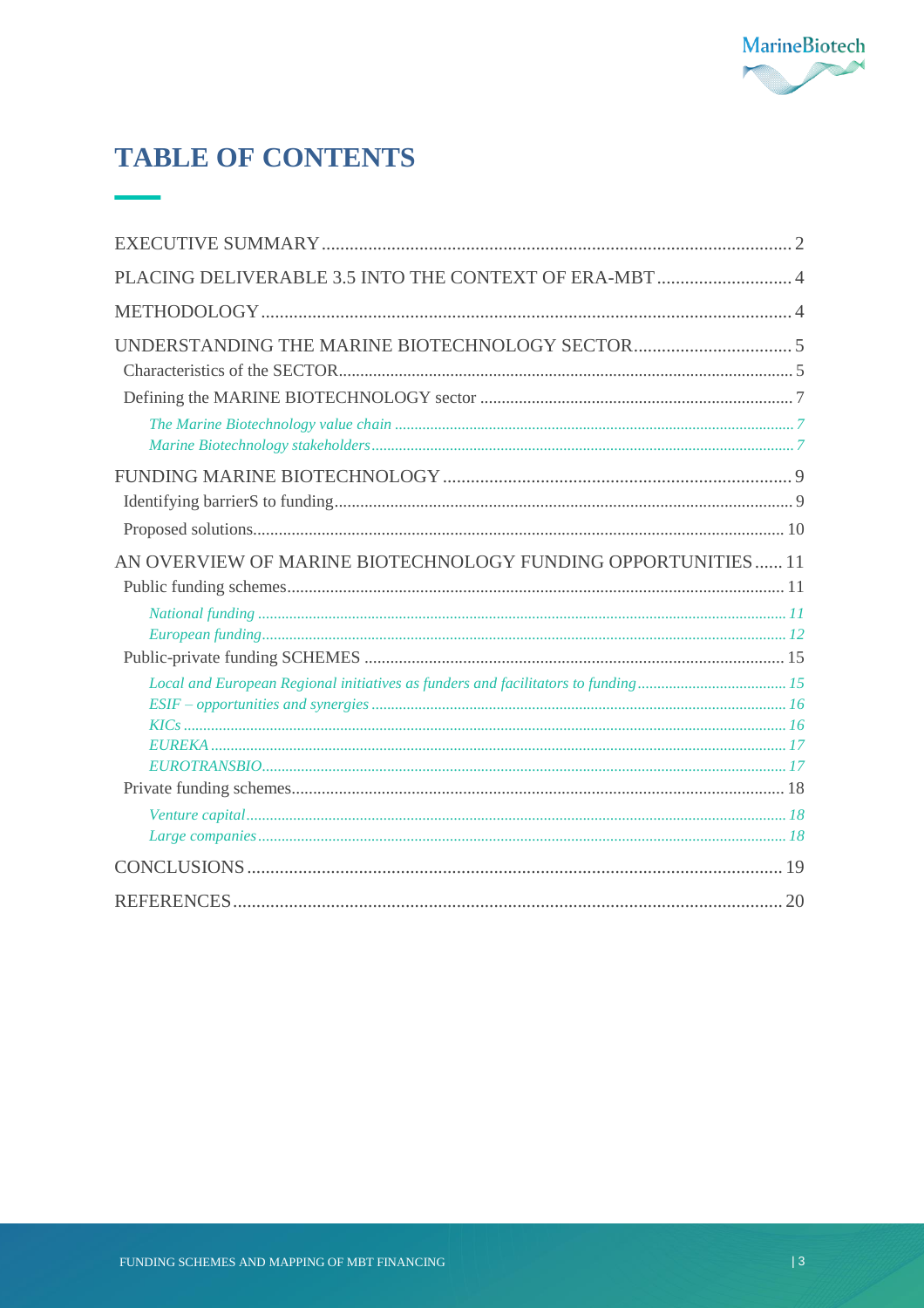

## <span id="page-5-0"></span>**PLACING DELIVERABLE 3.5 INTO THE CONTEXT OF ERA-MBT**

The Marine Biotechnology ERA-NET (ERA-MBT) is funded by the European Commission (EC) under the 7th Framework Program and aims at better coordination of relevant national and regional RDI programs in Europe and beyond, with the goal of reducing fragmentation and duplication and paving the way for common research programs and cooperation.

ERA-MBT recognizes "a strong **need to work with its stakeholders from industry to identify the needs and gaps in the value chain from research to development, through optimizing research results from proof of concept to industrial uptake and valorization** (ERA-MBT, 2013: 3)".

For this reason Work Package 3 (WP3) "*Interactions with industry*" aims at "exploring and identifying challenges on the road to develop marine biotechnology (MBT) into a sustainable and strong driver supporting industrial development in Europe (ERA-MBT, 2013a: 22)".

Task 3.2 of WP3 explores Industry Policy interactions and aims to:

- a) investigate public and private funding schemes for the industrial development of results/technologies resulting from MBT, identify funding gaps and propose ways to mitigate them;
- b) Analyze European policy documents and documents from other relevant activities to identify policy expectations for the industrial development of MBT.

Deliverable 3.5 "*Funding schemes and mapping of MBT financing*" is to be based on a **desk study identifying capital sources in the light of challenges faced due to the nature of the MBT sector**. The findings of the desk study are to serve as the starting point of discussion between relevant stakeholders in a workshop on creating innovative, complementary and synergistic public-private partnerships to bring promising technologies to the market (ERA-MBT, 2013a: 22-23).

## <span id="page-5-1"></span>**METHODOLOGY**

 $\ddot{\phantom{a}}$ 

First an Open Stakeholder Consultation using an online survey<sup>1</sup> was performed by WP3 in summer 2014 to identify the needs for further investigation. A section on funding MBT RDI was included in the survey to identify the sources of funding, the funding portfolios of stakeholders and the bottlenecks of funding with an option for stakeholders to identify additional issues and propose solutions.

<sup>&</sup>lt;sup>1</sup> For results see the *Report on the ERA-MBT Open Stakeholder Consultation*, available at: [http://www.marinebiotech.eu/sites/marinebiotech.eu/files/public/D.3.1-3.5%20Report%20on%20ERA-](http://www.marinebiotech.eu/sites/marinebiotech.eu/files/public/D.3.1-3.5%20Report%20on%20ERA-MBT%20Open%20Stakeholder%20consultation.pdf)[MBT%20Open%20Stakeholder%20consultation.pdf.](http://www.marinebiotech.eu/sites/marinebiotech.eu/files/public/D.3.1-3.5%20Report%20on%20ERA-MBT%20Open%20Stakeholder%20consultation.pdf)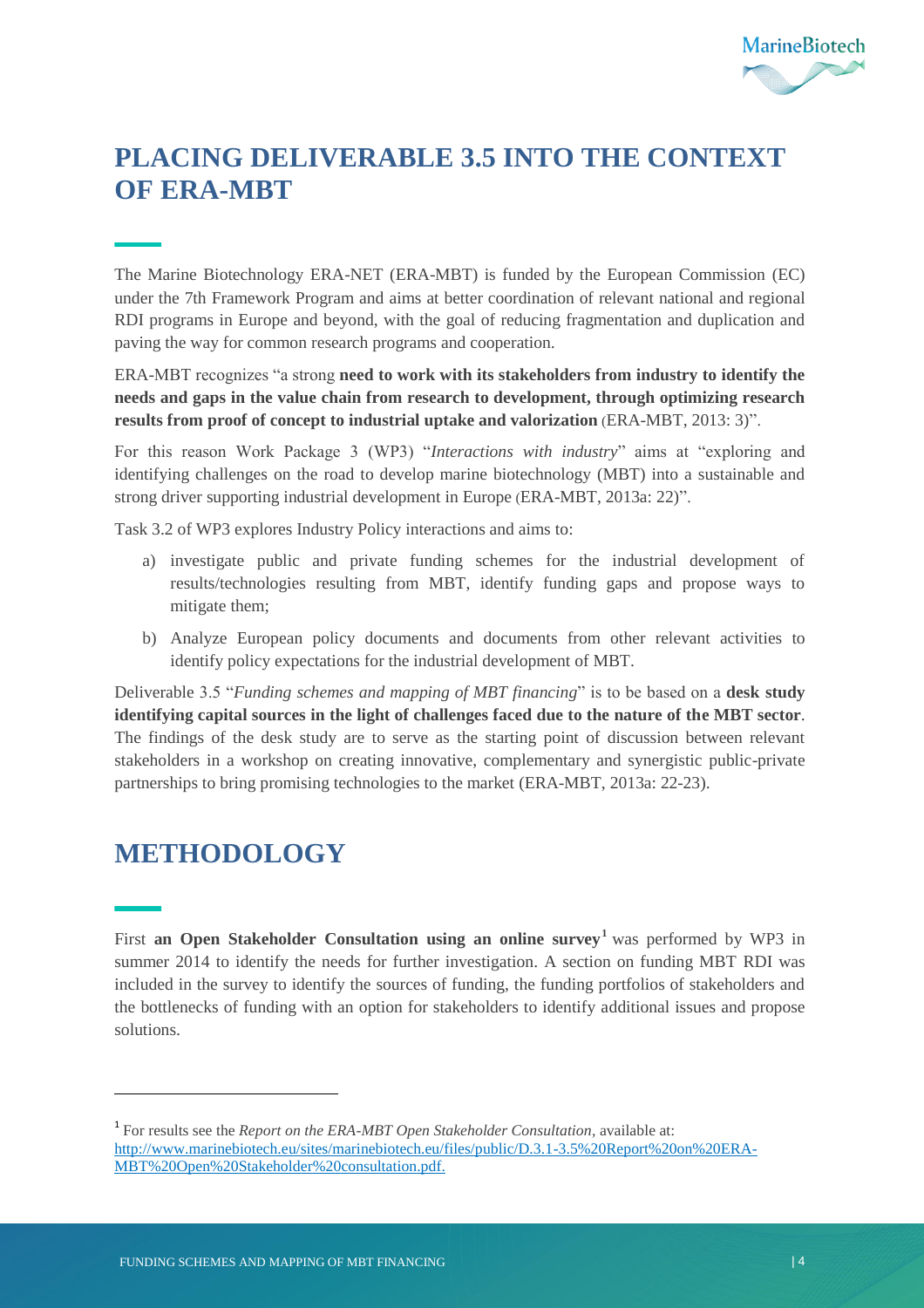

Second **outcomes of the presentations and discussions** in the **MBT funding breakout sessions** at the "Waves of innovation" ERA-MBT Stakeholder Forum (Lisbon, October 2014), have been considered and used as guidance for further desk research on innovative ways to attract funding.

Finally, as envisioned in the DoW, **a desk study** scrutinizing relevant documents, seminar proceedings and other publications was performed to:

- a) understand the specific nature of the MBT sector and the challenges it faces in its funding;
- b) to identify relevant capital resources and to critically assess them in the light of funding gaps
- c) to assess the proposed ways to mitigate the gaps and suggest further options for funding (as part of the envisioned WS conclusions and recommendations)

The present report takes into consideration the changing and evolving landscape of MBT in Europe. Since the preparation of the ERA-MBT project proposal, significant policy efforts on EU level have been made to advance the field. DG MARE conducted a public consultation on MBT which was supported by the comprehensive "*Study in support of Impact Assessment Work on Blue Biotechnology*" published in July 2014. The document provides much valuable information on MBT as a sector and the barriers it has to overcome. The information in the study serves as the foundation of the present document, building on it in exploring ways to mitigate funding gaps.

## <span id="page-6-0"></span>**UNDERSTANDING THE MARINE BIOTECHNOLOGY SECTOR**

### <span id="page-6-1"></span>**CHARACTERISTICS OF THE SECTOR**

Understanding the specific characteristics of the MBT sector is important as these characteristics have profound implications for its funding. The Revised Final Report FWC MARE72012/06 – SC C1/2013/03: Study in support of Impact Assessment Work on Blue Biotechnology (hereinafter referred to as the DG MARE study) identifies those characteristics, which are summarized in Table 1 bellow, together with certain implications of these characteristics for relevant stakeholders, especially in terms of funding.

| <b>CHARACTERISTICS</b>                                                                 | <b>IMPLICATIONS</b>                                                                                                                                                                                                         |
|----------------------------------------------------------------------------------------|-----------------------------------------------------------------------------------------------------------------------------------------------------------------------------------------------------------------------------|
| NOT CLEARLY DEFINED: A lack of an official<br>definition of $MBT2$ and the MBT sector. | Lack of a unique entity in statistics which<br>results in different interpretation of its<br>boundaries and overall size of the sector. This<br>has a direct effect on defining MBT sector<br>attractiveness for investors. |

 $\overline{a}$ 

<sup>&</sup>lt;sup>2</sup> The DG MARE study refers to Marine Biotechnology as Blue Biotechnology; we use Marine Biotechnology (MBT) for consistency reasons.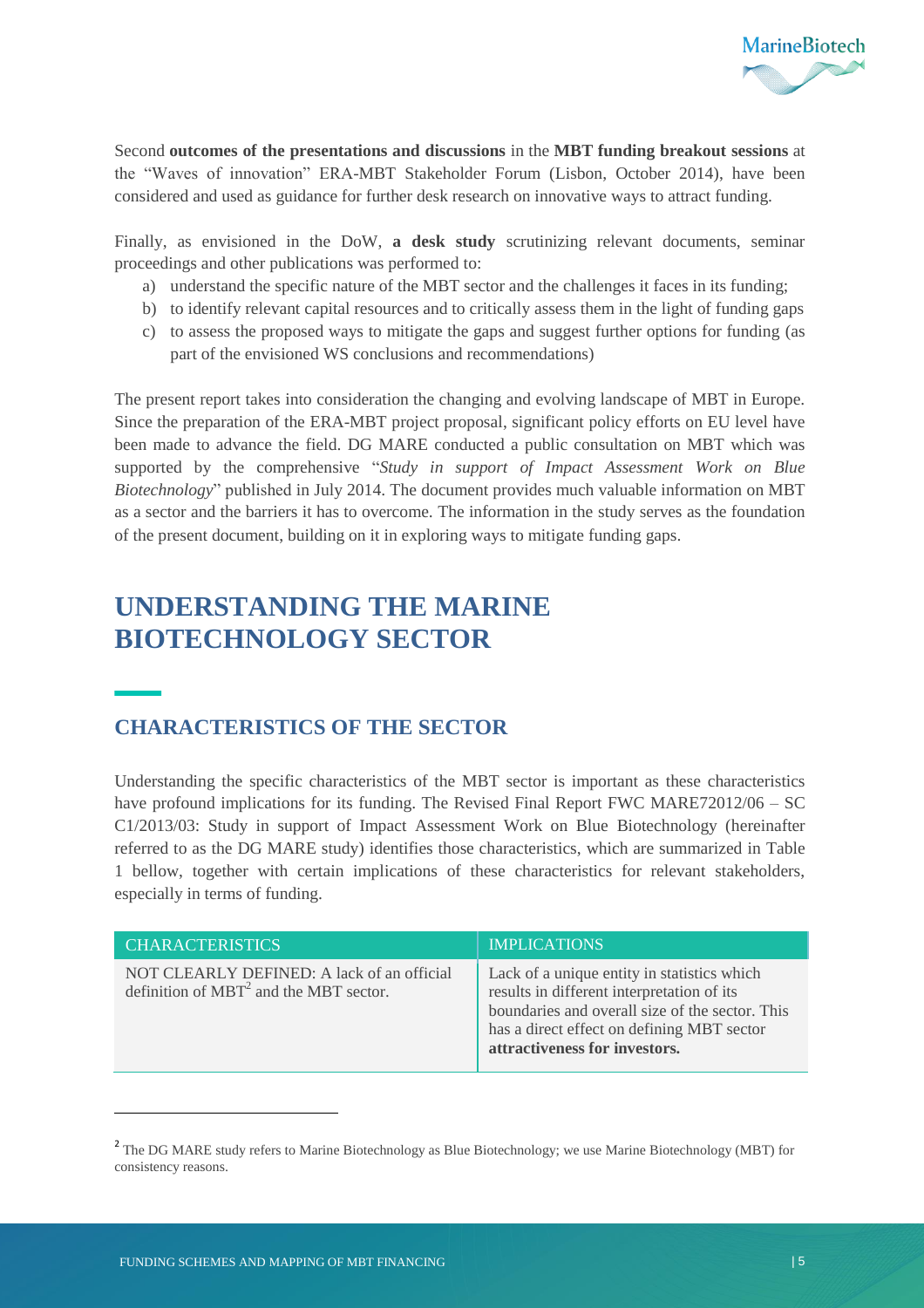

| ONLY PART OF THE VALUE CHAIN IS BLUE:<br>the MBT value chain is specific and common only<br>until the product development stage where the<br>cross-over to other biotechnology/industry sectors<br>occurs.                                               | The MBT sector does not encompass the<br>whole biotechnology value chain (it aligns<br>itself with elements and activities specific to<br>marine components of marine biotechnology).                                                                  |
|----------------------------------------------------------------------------------------------------------------------------------------------------------------------------------------------------------------------------------------------------------|--------------------------------------------------------------------------------------------------------------------------------------------------------------------------------------------------------------------------------------------------------|
| DIVERSE: Many subsectors with sector specific<br>characteristics not related to $MBT3$ .                                                                                                                                                                 | Overlap of the MBT sector with other well<br>established biotechnology sectors, which have<br>their own established funding sources (and<br>sector specific funding gaps).                                                                             |
| In the EU R&D performance EXCEEDS<br>performance in COMMERCIALIZATION: EU<br>publications account for 30% of global publications<br>vs. EU representing only 13% of global patents.                                                                      | The disconnection between R&D and<br>commercialization of MBT products and<br>services is evident, resulting in a lack of<br>collaboration with industry and investors.                                                                                |
| SMEs HIGH CONTRIBUTION in R&D, but<br>limited presence in industrial production, due to<br>cash limitations.                                                                                                                                             | High risk assumed by SMEs, for which the<br>value chain presents a cost chain, with cash<br>burn being a common problem.                                                                                                                               |
| RISKS HINDER ATTRACTIVENESS OF THE<br>SECTOR: The pure "blue components" of the value<br>chain, namely discovery, bio-prospecting and R&D,<br>involve many cumulative risks <sup>4</sup> , this hindering the<br>attractiveness for end user investment. | Addressing the risks to enhance the<br>attractiveness for end-user involvement is<br>vital, especially by SMEs.                                                                                                                                        |
| YOUNG SECTOR: few MBT products on the<br>market.                                                                                                                                                                                                         | Lack of success stories make the sector<br>"invisible" and poorly understood by<br>investors, who lack knowledge and expertise.                                                                                                                        |
| DIFFERENT RATES OF DEVELOPEMNT AND<br>GROWTH: Subsectors are at different stages of<br>development and have encountered different stages<br>of growth to date.                                                                                           | The greatest users of MBT products in<br>commercialization are the health, cosmetics<br>and <b>food</b> sub-sectors.                                                                                                                                   |
| <b>EXPENSIVE INFRASTRUCTURE: MRIs (Marine</b><br>Research Infrastructures), e.g. research vessel use,<br>underwater vehicles, in situ data acquisition<br>systems and platforms are very expensive,<br>especially for deeper water explorations.         | Infrastructure that is privately owned is more<br>expensive than the publically owned; many<br>stakeholders involved in MBT, including<br>SMEs, have strict cash limitations - marine<br>laboratories mostly publicly owned<br>(especially in the EU). |
| STRENGHTS: The strength of European MBT is in<br>R&D activities, access to marine resources, and<br>development of infrastructure and support for<br>companies developing research activities.                                                           | The importance of research and technology<br>organizations (RTOs), SMEs and<br>biotechnology clusters / networks as the main<br>stakeholders of MBT.                                                                                                   |

*Table 1: MBT characteristics and their implications*

 $\overline{a}$ 

<sup>&</sup>lt;sup>3</sup> The subsectors include: energy, pharmaceuticals, cosmetics, aquaculture, food and nutrition, environmental protection and depollution.

<sup>&</sup>lt;sup>4</sup> Too many novel organisms create bottle necks in screening, selecting, identifying bioactivity; molecules too complex for chemical synthesis; lab culture, expression of genes on transfer to a common industrial system and replication at scale-up questionable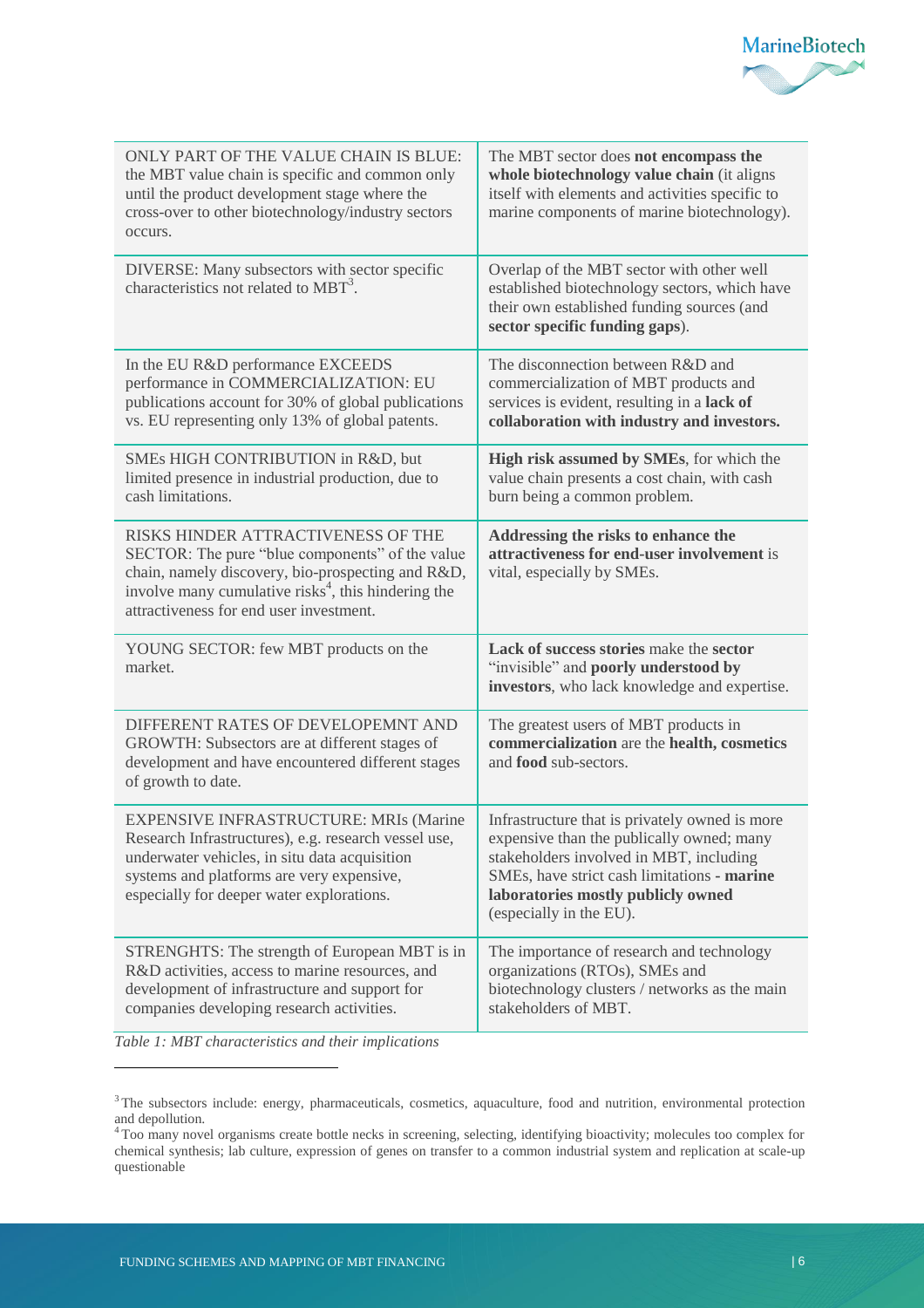

## <span id="page-8-0"></span>**DEFINING THE MARINE BIOTECHNOLOGY SECTOR**

Taking into consideration the characteristics of MBT and their implications is crucial in defining MBT as a sector, its value chain and stakeholders and serves as a foundation for further discussion on funding, as it is important to understand the environment in which MBT is being funded.

### <span id="page-8-1"></span>**The Marine Biotechnology value chain**

The DG MARE study provides a comprehensive diagram identifying the MBT value chain and the stakeholders active in its different parts.

As can be seen from Figure 1 t**he MBT sector only encompasses the first three steps in the value chain**, with higher stages becoming sub-sector specific, the "blue" component being significantly reduced and the stakeholders being more part of other biotechnology or industry sectors (Ecorys et al., 2014: 5). It is important to underline this in the discussions on funding MBT as it has many implications for the definition of funding gaps in the MBT sector, especially when discussing industrial development of results, and thus also solutions to overcome those gaps.



*Figure 1: Value chain stakeholder composition in the marine biotechnology process (Ecorys et al., 2014: ii).*

### <span id="page-8-2"></span>**Marine Biotechnology stakeholders**

When discussing funding instruments, understanding who the main stakeholders in the European MBT sector are is important as **funding options and mechanisms are very different for each**.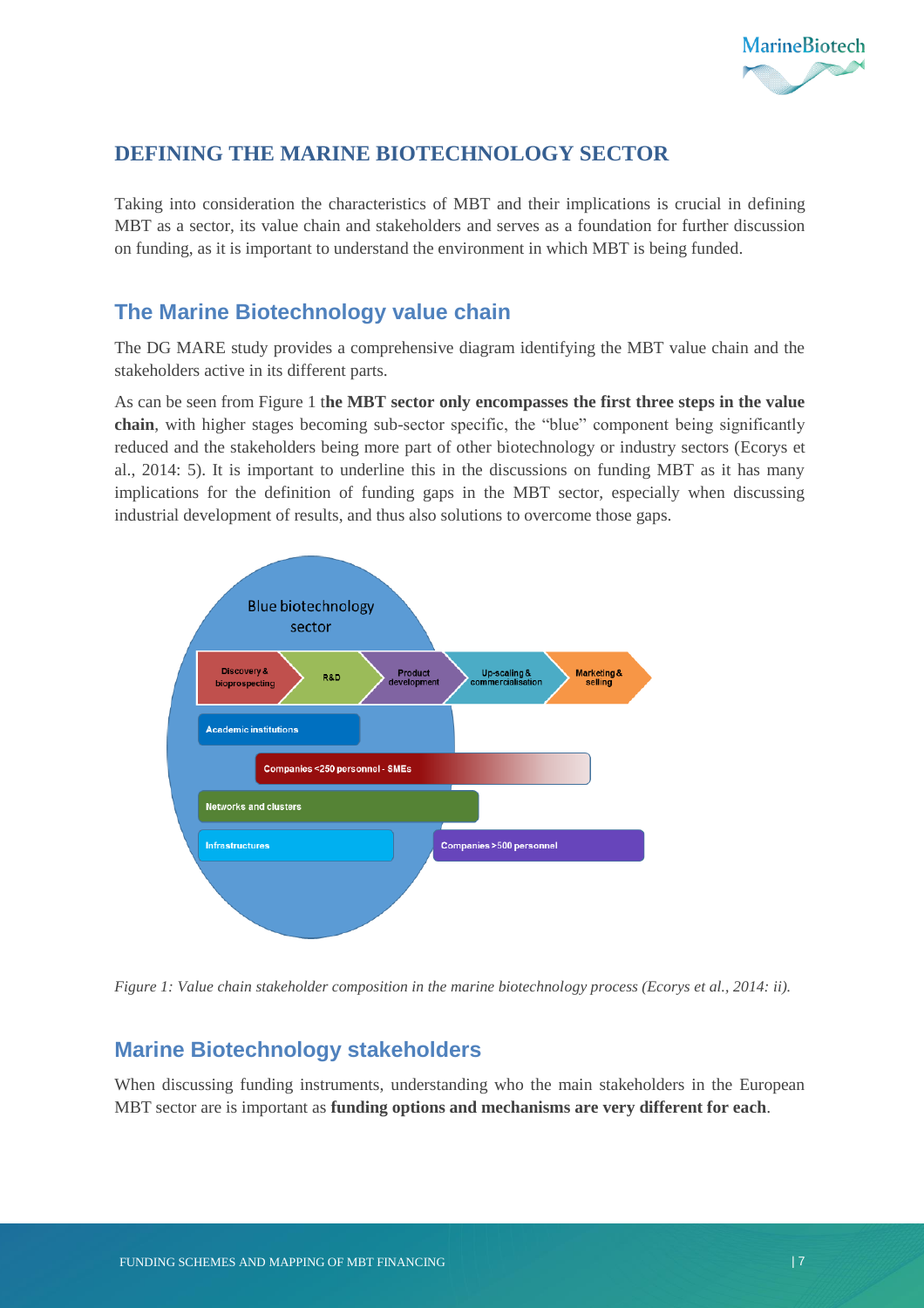

The DG MARE study identifies 5 main stakeholders<sup>5</sup> in the MBT value chain:

- **Academic institutions** (universities and research institutes) as the main drivers of demand to develop the MBT pipeline<sup>6</sup>.

For the purpose of discussing funding we propose to separate **universities** from institutes and include as a stakeholder **research and technology organizations** – RTOs (including, but not limited to research institutes), which as non-profit organizations "occupy nodal positions within innovation eco-systems and bring together key players across the whole innovation chain" with the mission to "harness science and technology in the service of innovation" (EARTO,  $2015^7$ ).

- **Companies with less than 250 employees**, i.e. SMEs as the main drivers of innovation in terms of product development, who play "a key role bridging the gap between public sector R&D activities and commercialization of products, mainly by large private, often multinational, companies" (Ecorys et al., 2014: iii). SMEs play an important role in identifying, validating and de-risking industrial opportunities from marine bioresources. Being placed at the initial product development stage of the value chain, they are at a high risk of entering the 'cash-burn' phase in which "financing – often but not always from venture capital – is unpredictable and fickle". As a consequence these SMEs are very vulnerable and the **interface between the SMEs and the commercial is one of the weakest links in the chain** (Ecorys et al., 2014: iii).
- **MBT networks/clusters** as important players in research coordination and infrastructures
- **Companies with more than 500 employees** as important players in up-scaling and commercialization of products
- **Infrastructure related institutions**

Having defined the stakeholders, one has to keep in mind, the lack of a unique entity in national and international statistics due to a lack of common definition leads to different interpretations of the size, structure and socio-economic performance of the sector. Up to now the valuation of the MBT sector has mostly been attempted through the prism of biotechnology in general and only recently attempts to define the value of the MBT sector specifically have been made by the Global Industry Analysts<sup>8</sup> and the OECD, the OECD being more conservative and cautious in market value estimates. Based on available information and before mentioned estimates the DG MARE study suggests the European MBT sector makes up 2-5% of European biotechnology in terms of revenue. Applying this to the total number of biotechnology companies in Europe, DG MARE study (Ecorys et al., 2014:18) estimated that between 36 and 90 private companies could be active in MBT. Acknowledging the number potentially being higher considering the industry is still in development

 $\ddot{\phantom{a}}$ 

<sup>5</sup> Companies with 250 to 500 employees are also a stakeholder, but their number is limited.

<sup>6</sup> The DG MARE study (Ecorys et. al., 2014: 50) identifies Fraunhofer Research Institution for Marine Biotechnology, Consejo Superior de Investigaciones Cientificas, CNRS, University of Madrid and University of Hull as top EU research institutions in aquatic product, with CNRS and Consejo Superior de Investigaciones Cientificas also being top research institutions in high value products, together with Imperial College and Royal Holloway.

<sup>7</sup> <http://www.earto.eu/about-rtos.html>

<sup>8</sup> For the latest version of the document "Marine Biotechnology: A Global Strategic Business Report" see [http://www.strategyr.com/Marine\\_Biotechnology\\_Market\\_Report.asp](http://www.strategyr.com/Marine_Biotechnology_Market_Report.asp)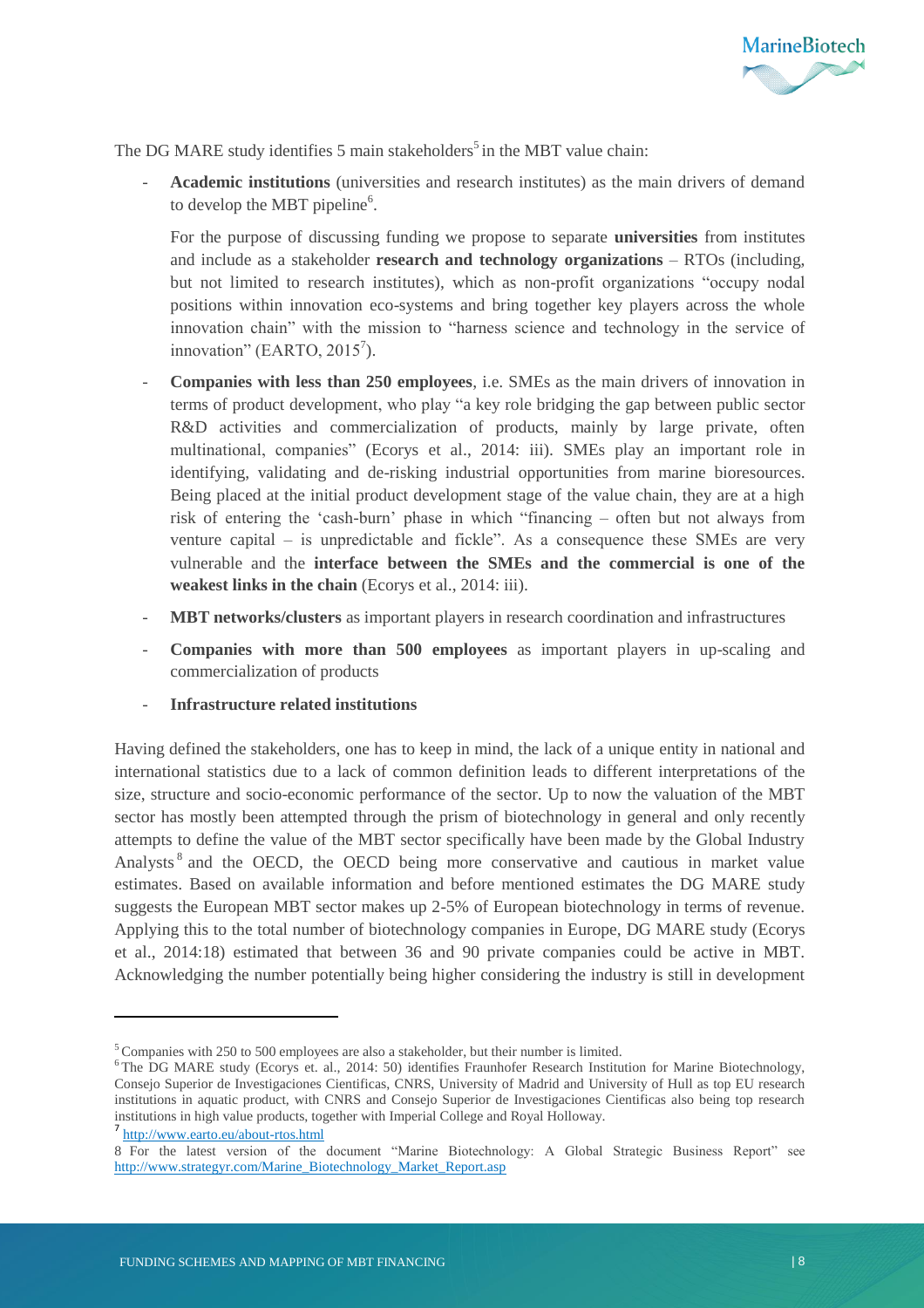

(number of start-ups and spin-off is higher); the DG MARE study stakeholder database actually holds 97 enterprises (71 of which are SME's and 26 are large companies) (ibid.).

**RTOs and SMEs play an important role in making the MBT sector more attractive for investment, especially in the so called "valley of death" stage**, where there continues to be a lack of funding (as opposed to seed capital and funding for closer to market activities). As argued by EARTO (2014: 8) bridging the "valley of death" requires a joint effort from research and industry, with the role of RTOs being key in "supporting the development of dedicated research and development infrastructures" for SMEs and large industry. In addition to translating basic research into applicable solutions, RTOs house various research infrastructures and support SMEs by offering them industry relevant/operational environment in the form of shared facility, operate as new business incubators and produce spin-offs, and have a specific contribution also in higher stages of the value chain (EARTO, 2014: 12-13).

## <span id="page-10-0"></span>**FUNDING MARINE BIOTECHNOLOGY**

#### <span id="page-10-1"></span>**IDENTIFYING BARRIERS TO FUNDING**

Being on the agenda of many events **discussions on funding MBT**, including the barriers to funding, have based on available information mostly ended with similar conclusions. The issues have been discussed in recent time in:

- Cascais: BioMarine Convention 2014, October 30-31, 2014<sup>9</sup>
- Lisbon: ERA-MBT Stakeholder Meeting, October 28-29, 2014<sup>10</sup>
- Concarneau: Rendez-Vous de Concarneau: Where Industry meets Science in Marine Biotechnology October 9-10, 2014<sup>11</sup>
- Reims: EFIB pre-conference workshop Building Blue Biotech Capacity in Europe, September 30,  $2014^{12}$
- Genoa: IFIB BioEconomy Conference, September 25-26, 2014<sup>13</sup>

The DG MARE study (Ecorys et al., 2014:57-58) identifies three funding barriers common to all sub-sectors of MBT, namely:

Low **investment in R&D** especially in "un-alluring" industry sectors (in comparison to the pharmaceuticals industry).

 $\ddot{\phantom{a}}$ 

<sup>&</sup>lt;sup>9</sup> http://www.biomarine.org/cascais-2014/

<sup>10</sup> http://www.marinebiotech.eu/stakeholder-meeting

<sup>11</sup> http://concarneau.mnhn.fr/node/429

<sup>12</sup> http://smithersevent-phosphorssummit.rdgwy.com/conference/workshop

<sup>13</sup> http://www.tecnobionet.it/websitecontent/uploads/IFIB2014\_Final\_Program.pdf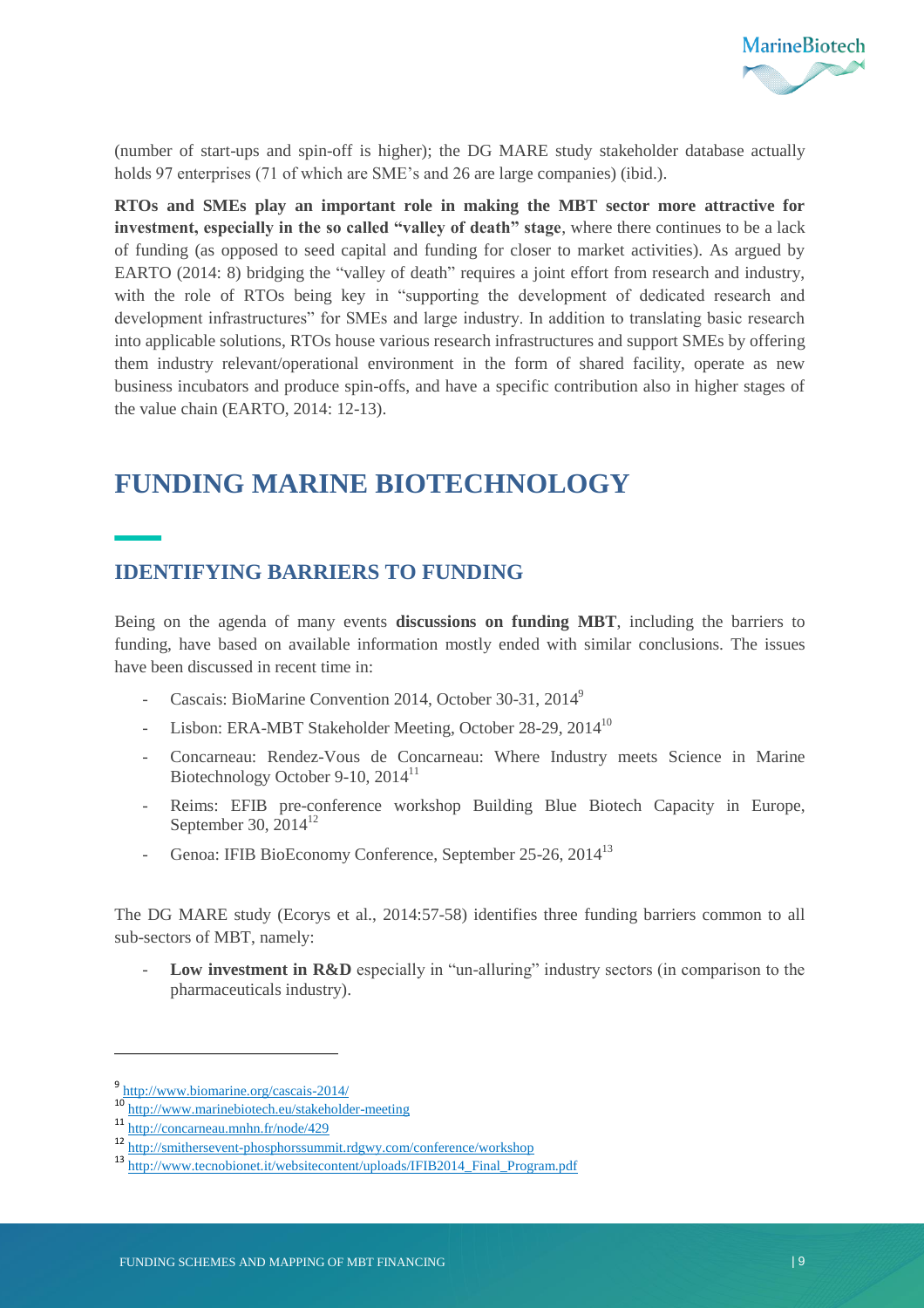

- **Problematic access to finance**, as few investors are keen to take risks in new technological developments, this resulting in few new technological developments
- **Lack of investment in SMEs**, leading to SMEs assuming risk and running out of funds before the completion of product development (especially second and third round).

In the search for specifics in funding MBT, ERA-MBT conducted its own open consultation among its stakeholders among others also on the topic of funding MBT RDI in Europe. Issues raised support the findings of the DG MARE study and go beyond those related to access to finance, touching upon the **problem of a lack of cooperation along the value chain**.

It must be noted however that **many of the identified bottlenecks of MBT funding**, as expressed in the ERA-MBT Open Stakeholder consultation and also during the MBT funding breakout sessions at the "Waves of innovation" ERA-MBT Stakeholder Forum (Lisbon, October 2014) **are not MBT specific**, including but not limited to:

- questions relating to patent costs,
- technology transfer mechanisms,
- funding for capacity building programs,
- investments in basic science vs. investments in applied science,
- relationship between entrepreneurship and research,
- problem of collaboration between science and industry,
- administrative burdens of project management,
- etc.

#### <span id="page-11-0"></span>**PROPOSED SOLUTIONS**

ERA-MBT stakeholders were not only asked to list the problems but also the solutions to the issues raised. These solutions include:

- More **technology transfer funding programs** in MBT are necessary to direct funding towards industrial/academic research cooperation
- More **calls for pilot and testing stages**, including innovation experimental testing
- Support to **cover the accompanied extra risk by public funding** to stimulate venture capitals to step in
- Creation of a **MBT venture capital fund**, creation of **government co-investment funds**, creation of **MBT incubators** with investment funds and business support with funding provided by the EU and private sector.
- Specific marine biotechnology instrument similar to the SME instrument or the Fast Track to Innovation action
- Programs that could **bridge the gap between R&D funding/seed capital and venture capital** investments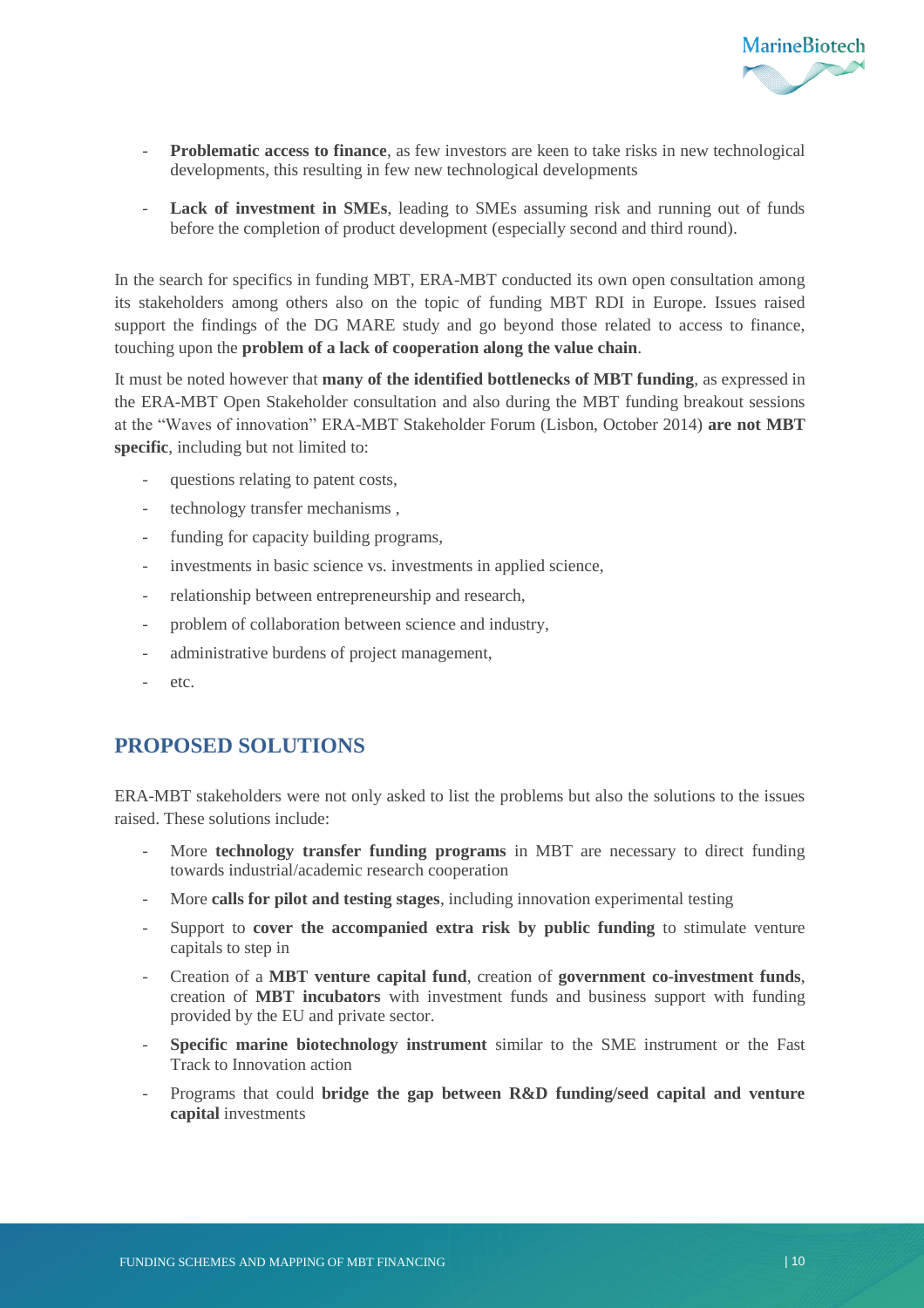

- Creation of a **platform connecting researchers to the end-users**, facilitating collaboration and communication, thus avoiding duplication of RDI and assuring future applicability (socalled strategic basic research involving industry from the very beginning).
- Creation of a "**European joint research lab**" in MBT bringing together universities, RTO's and the industry

It can be observed, that most discussions on funding focus on the specifics of funding MBT and do not take into account the fact that a **"one size fits all" approach to tackling issues related to MBT funding will probably not work**, as there are too many specific aspects of funding depending on the position on the value chain, sub-sector and stakeholder involved.

As the following presentation of MBT funding opportunities will show, many options for funding exist among the already available instruments. Perhaps more than actually requiring new instruments, the current ones need to be promoted and the possibilities they offer explored, this going hand in hand with the facilitation of the access to knowledge and its transfer from research to industry. This idea is underlined also by the conclusions of the DG MARE study, claiming there is **"a number of platforms and initiatives in Europe, which should be utilized, strengthened and supported before new measures are considered"** (Ecorys et al., 2014:41).

## <span id="page-12-0"></span>**AN OVERVIEW OF MARINE BIOTECHNOLOGY FUNDING OPPORTUNITIES**

An overview of who is investing in MBT has been made by Meredith Lloyd Evans, who presented his findings in the ERA-MBT Stakeholder Meeting in Lisbon (Lloyd Evans, 2014), the presentation building on his comment in the Chemistry and Industry magazine (Lloyd Evans, 2013). Lloyd Evans looks into public and private investments in MBT both on national and transnational level.

The overview builds on the mapping done by Lloyd Evans, analysis of the ERA-MBT Open Stakeholder Consultation and the DG MARE study, taking into account that **funding MBT activities is characterized by the complex nature of MBT and its applications, which results in RDI funding being available in a variety of different funding areas and measures** and most MBT stakeholders (with the exception of large industry) pooling resources to fund RDI from many different funding sources (ERA-MBT, 2014: 12).

### <span id="page-12-1"></span>**PUBLIC FUNDING SCHEMES**

<span id="page-12-2"></span>**National funding<sup>14</sup>**

 $\overline{a}$ 

<sup>&</sup>lt;sup>14</sup> ERA-MBT has built on the mapping exercise conducted in CSA Marine Biotech. For extensive and up-to-date information on the state of MBT in ERA-MBT partner countries please visi[t www.marinebiotech.eu.](http://www.marinebiotech.eu/)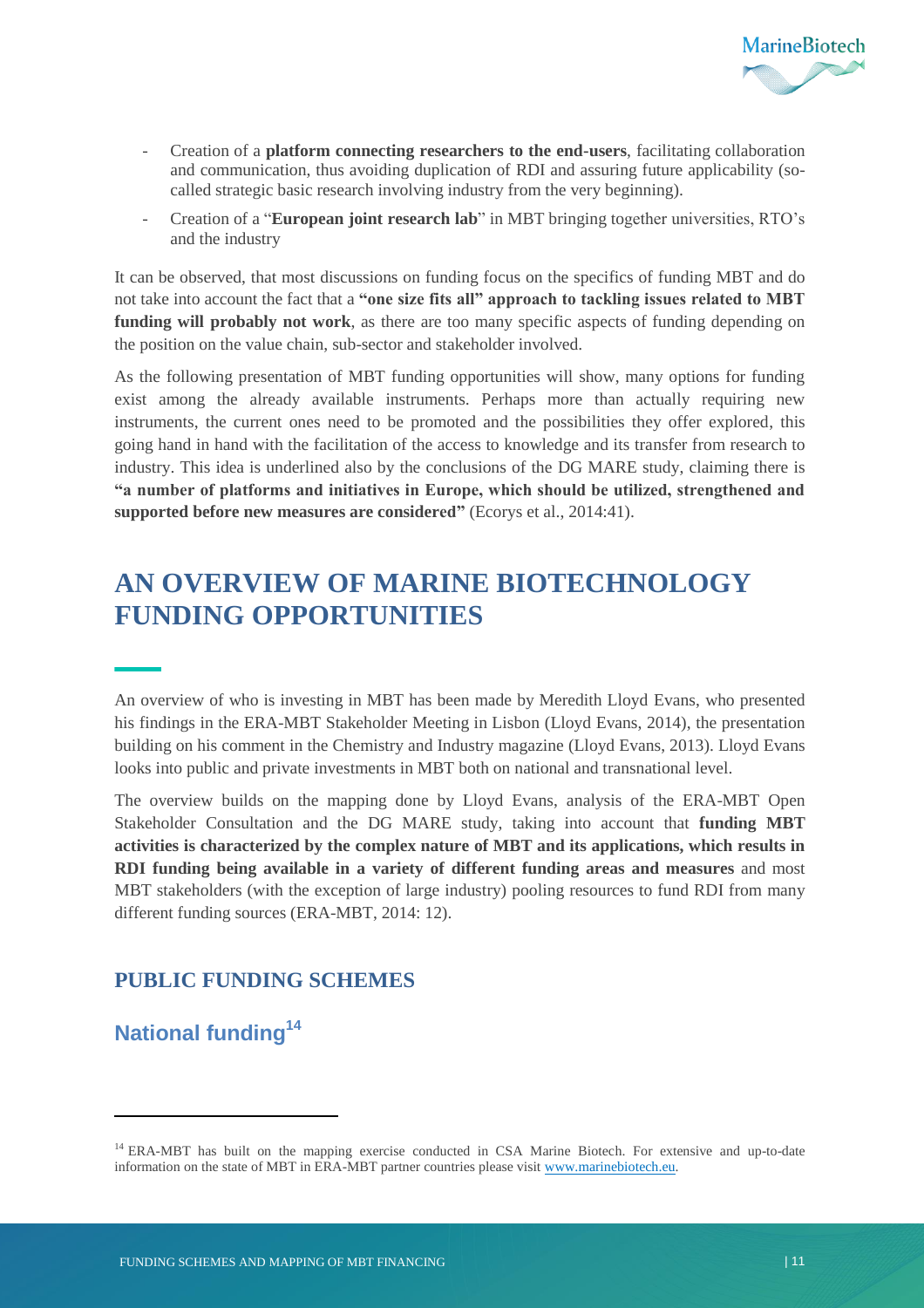

Based on the ERA-MBT Open Stakeholder Consultation, the majority of MBT stakeholders depend heavily on national funds (ERA-MBT, 2014: 12). When it comes to specific stakeholders, national funds are the main source of funding for national organizations, including universities and research institutes, with a lower but still noticeable dependence on national funding by SMEs (ibid.). It is these stakeholders dependent on national funding, that see access too such funding as the main bottleneck of funding (ERA-MBT, 2014: 14).

According to the DG MARE study funding directed towards MBT on national level is highly correlated to MBT support in a given country, manifested as a dedicated plan, strategy, program or strong policy focus on MBT. The study identifies 3 countries with dedicated strategies/polices on MBT research, namely **Ireland, Norway and Denmark**, and countries including **France, the Netherlands, Poland, Portugal, Spain, Sweden and the UK**, which support MBT through more widespread instruments that result in strong MBT activities in one or more areas (Ecorys et al., 2014: 46-48). Lloyd Evans (2014) further puts **Finland** on the map via a joint program with India; while the DG MARE study acknowledges **Belgium, Germany and Italy** as countries where strong MBT support is present regionally, in their coastal regions.

Mostly the countries correspond to the country of origin of the stakeholders who answered the ERA-MBT Open Stakeholders Consultation in the highest numbers (with a discrepancy when it comes to Polish, Dutch, Swedish and Finish stakeholders).

#### <span id="page-13-0"></span>**European funding**

 $\overline{a}$ 

The majority of MBT stakeholders pool resources to fund their RDI from many different funding sources, with 25-50% of funding coming from one funding source ((ERA-MBT, 2014: 13). Despite having diverse funding portfolios, national funding continues to be the main source for most stakeholders (especially universities and RTOs), but European funding closely follows or is becoming the main source of RDI funding, particularly for SMEs (ibid.). Due to the importance EU funding has in the funding portfolios of MBT stakeholders access to such funding is considered the main bottleneck for most marine biotechnology stakeholders (ERA-MBT, 2014: 14).

The results of the Open Stakeholder Consultation are not surprising, as there are many existent instruments on the European level that have been used to fund MBT RDI. Furthermore new instruments have been introduced with Horizon 2020 that can be used to address some of the challenges of funding MBT. As a result of stressing the importance of developing a European approach to marine RDI, including  $MBT<sup>15</sup>$ , certain sector specific instruments are also being considered.

#### **Framework program funding - RDI funding**

Despite the fact that MBT could be included in a much broader range of programs, the DG MARE study (Ecorys et al., 2014: 41) has established **that projects have only been present in a small** 

<sup>&</sup>lt;sup>15</sup> For an overview of important events and policy documents relating to marine biotechnology in Europe see Annex 1 of the DG MARE study (Ecorys et. al., 2014: 85-86).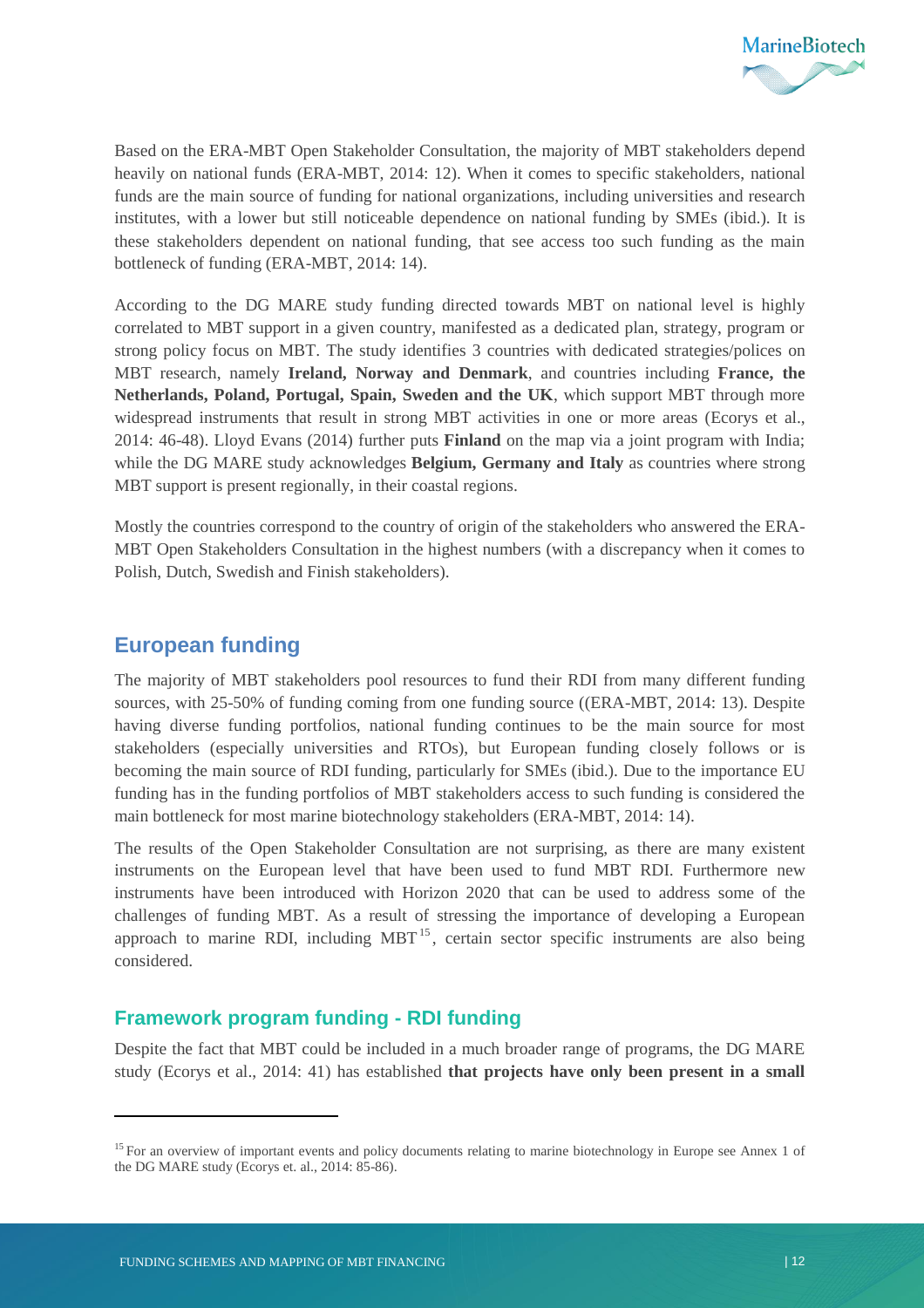

**range of funding categories**. Under **FP6** nine projects were affiliated to MBT, with very low industry involvement, while 31 projects (including support actions) had an MBT scope in **FP7**<sup>16</sup> . Together with an increase in number, industry involvement from FP6 to FP7 also increased, SME funding accounting for 25% of the total budget allocated to MBT related projects (Ecorys et al., 2014:42).

With **Horizon2020** (H2020), the current framework program, the EC is continuing its support for RDI in MBT, with a more strategic approach to RDI funding and a bigger focus on innovation. Given that **Blue Growth is a focus theme in H2020** and **MBT is one of the five focus areas of Blue Growth**, while as a biotechnology it is also a key enabling technology, boosting marine innovation through biotechnology-related activities will be supported through a variety of actions in Horizon2020 (Guiu Exterberria, 2013:28).

Taking the above into consideration, funding opportunities for MBT research often have a crosscutting nature across all H2020 priorities and can be included in several Societal Challenges as well as in Industrial Leadership and Excellent Science pillars.

The **2014/2015 Work Program** directly included MBT RDI funding under the **Blue growth focus area, focusing on topics in Societal Challenge 2** (under themes Unlocking the potential of aquatic living resources, Sustainable and competitive bio-based industries and supporting the development of a European bioeconomy and Cross-cutting marine and maritime research) and through the dedicated **SME instrument**: Supporting SMEs efforts for the development –deployment and market replication of innovative solutions for Blue Growth (see below for more detail).

#### **Framework program funding – ERA-NETs and JPIs**

Funding opportunities are also available through ERA-MBT, funded under FP7, which provides opportunities for RDI funding through transnational calls. As in all ERA-NETs the funding is national and is directed towards national partners in transnational consortia. From the three calls planned throughout the duration of the ERA-MBT, the first one was launched in 2014. The calls aim to address the challenges MBT is facing and encourage SME participation.

ERA-MBT is further seeking synergies with other related ERA-NETs and Joint Programing Initiatives (JPIs) in order to launch common thematic calls, thus expanding funding possibilities and generating joint European R&D activities. Relevant ERA-NETs include ERA-IB, ERA-Bioenergy, SUSFOOD, COFASP, ERASynBio, ERASysAPP, ERA-SME and relevant JPIs include JPI Oceans, JPI Water and JPI FACCE.

#### **Framework program funding – Innovation in SMEs: the SME instrument**

The SME instrument has been designed to help **fill the funding gap for business innovators with international ambitions**, providing full-cycle business innovation support from the stage of **business idea conception and planning** (phase I) over **business plan execution and** 

1

<sup>&</sup>lt;sup>16</sup> The DG MARE study identifies 21 projects with MBT scope, but acknowledges MBT being a smaller part in other projects with a wider scope as well. The EC presentation in the first ERA-MBT Stakeholder event (Fuchs, 2014) included those as well. The total budget of the 14 identified MBT research projects was 82 million EUR, while Lloyd Evans suggests the total value of FP7 projects related to MBT surpasses 130 million EUR (Lloyd-Evans, 2014)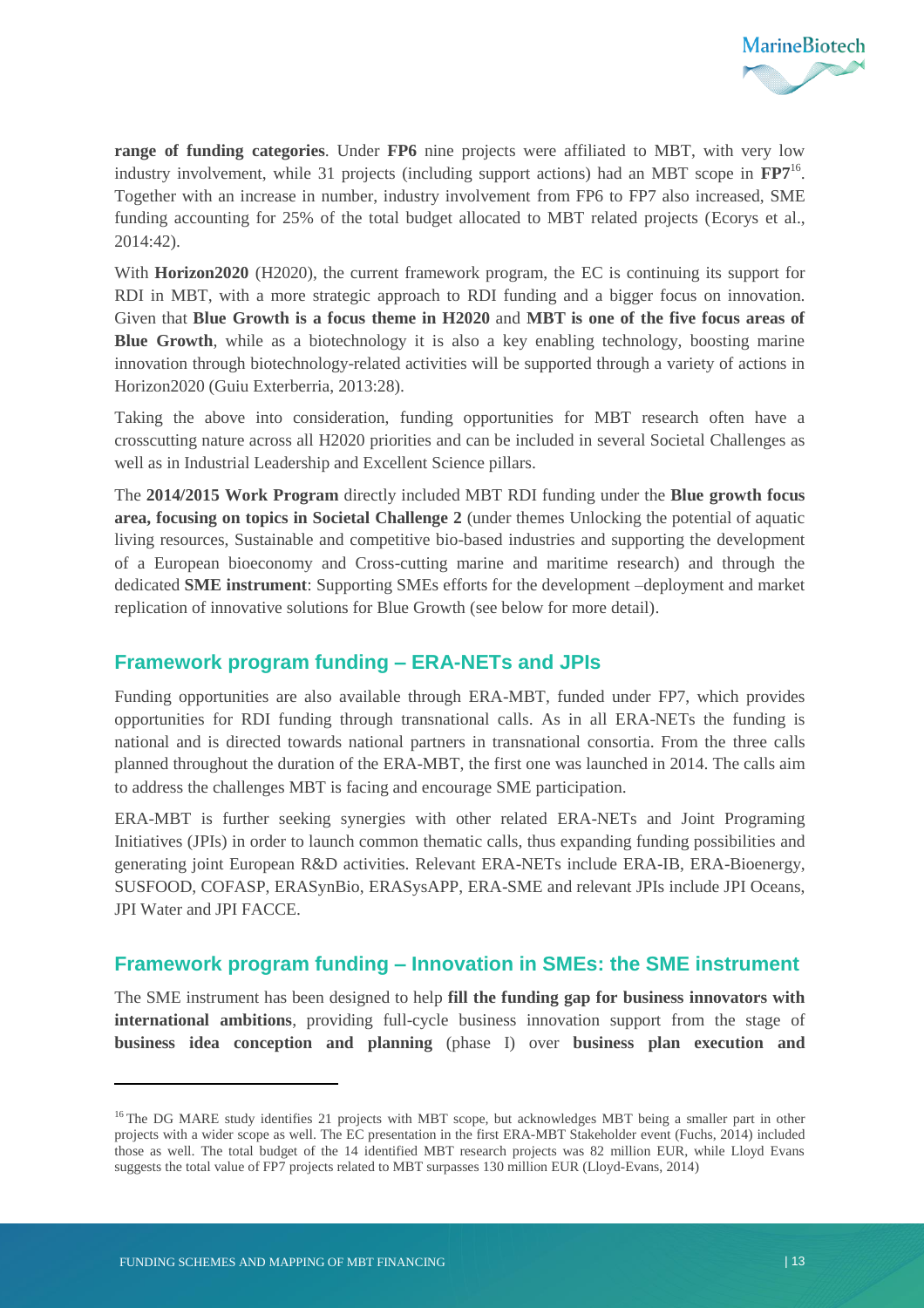

**demonstration** (phase II) to **commercialization** (phase III). The support is both financial and practical, in the form of business coaching. The SME instrument focusing on societal challenges and key enabling technologies includes a specific Blue growth topic in the 2014/2015 Work Program, as "access to finance for SMEs is considered "one of the most important barriers for the development of innovative maritime economic activities (DG MARE study, 2012 in EC, 2014). The call topic *Supporting SMEs efforts for development – deployment and market replication of innovative solutions for blue growth* recognizes the potential of Europe's Oceans, seas and coasts as significant for job and growth creation, further emphasizing SME contribution, in particular in marine biotechnology, its applications, tools and technologies<sup>17</sup>.

The estimated number of projects supported under the instrument before the call launch was 6 in Phase I and 1 in Phase II in 2014, with 10 projects supported in Phase I and 3 in Phase II in 2015. Finally there were 8 beneficiaries under the topic, with 1 project in the MBT area<sup>18</sup>. The project supported in Phase II was not in the area of  $MBT<sup>19</sup>$ . 1 additional project related to MBT was supported in Phase I under societal challenge 5.

### **Framework program funding – further possibilities for SME funding: Access to risk finance - InnovFin<sup>20</sup>**

InnovFin – EU Finance for Innovators is the name under which the EU promotes a range of **debt and equity products and advisory services** in order to effectively give a boost to the availability of finance for RDI activities in Europe. The concrete goal is to support and facilitate access to sources of debt and equity financing by innovative companies of all sizes and also by research centers and universities, public-private partnerships, special-purpose companies or projects, and joint ventures. InnovFin consists of a range of tailored products – from guarantees for intermediaries that lend to SMEs to direct loans to enterprises - helping support the smallest to the largest RDI projects in the EU and countries associated to H2020.

Particular support is envisioned for innovative SMEs especially in the **start-up phase** or after **diversifying into new markets**, innovative firms through the availability of **early-stage, growthstage equity finance**, and better access to finance for the **concept and proof-of-concept stage** of the innovation process, with a more predictable and stable supply of **risk capital for commercialscale, first-of-a-kind demonstration plants, their market uptake and wider deployment**, and the availability of **debt finance for RDI infrastructures**.

The InnovFin products operate in conjunction with those of EU program COSME.

### **COSME<sup>21</sup>**

1

<sup>&</sup>lt;sup>17</sup> http://ec.europa.eu/research/participants/portal/desktop/en/opportunities/h2020/topics/2542-bg-12-2014-1.html <sup>18</sup>For results of Phase 1 see: http://ec.europa.eu/research/participants/portal/doc/call/h2020/h2020-smeinst-1- $\frac{2014/1637613\text{-sme-instrument-phase1-beneficiariesen.pdf}{19 \text{For results of Phase 2 sea: http://ec.avrona av/research/one}}$ 

<sup>19</sup> For results of Phase 2 see: http://ec.europa.eu/research/participants/portal/doc/call/h2020/h2020-smeinst-2- 2014/1637611-sme-instrument-phase2-beneficiaries\_en.pdf

<sup>&</sup>lt;sup>20</sup> http://ec.europa.eu/programmes/horizon2020/en/h2020-section/access-risk-finance

<sup>21</sup> http://ec.europa.eu/growth/smes/cosme/index\_en.htm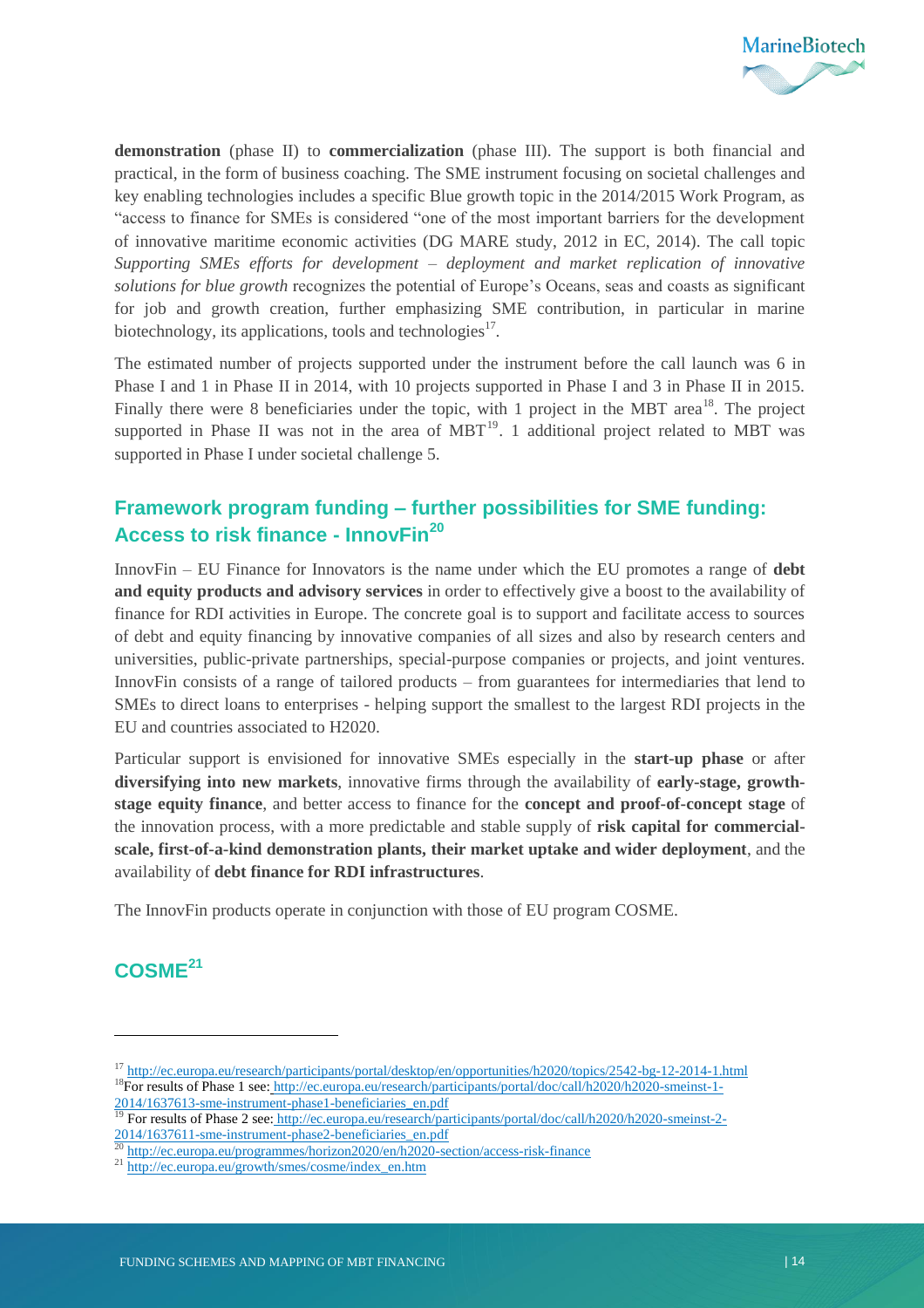

COSME is the EU program for the Competitiveness of Enterprises and SMEs, **supporting SMEs in accessing finance and markets**, providing **support to entrepreneurs** and improving conditions for competitiveness. COSME improves access to finance for SMEs through two financial instruments managed by the European Investment Fund, namely the **Loan Guarantee Facility** and the **Equity Facility for Growth.**

#### **Fast track to innovation**

Fast Track to Innovation (FTI) is a new a pilot action of the EC introduced in the 2015/2016 Work Program with the objective to support innovative projects in any type of technological area by reducing the time from idea to market and increasing the participation of industry, SMEs, and firsttime industry applicants in H2020. FTI projects must be **business-driven** demonstrating a **realistic potential for quick results, such as innovative, attractive products or services**.

### <span id="page-16-0"></span>**PUBLIC-PRIVATE FUNDING SCHEMES**

Funding for successful public private partnerships was identified by many stakeholders answering to the ERA-MBT Open Consultation as one of the main bottlenecks for MBT funding (ERA-MBT, 2014: 14). Acknowledging cooperation between public and private institutions is still young with few success stories and many projects corresponding to a sum of contributions by individual entities rather than true team work (ERA-MBT, 2014: 29). Additional training and support is needed for successful implementation (ibid).

The overview bellow provides some examples of successful RDI collaborations and regional examples of support tools and mechanisms.

## <span id="page-16-1"></span>**Local and European Regional initiatives as funders and facilitators to funding**

Supporting MBT RDI on regional level happens through the installment of **regional bio-innovation and marine/maritime clusters**, which include **CIESM** in the Mediterranean region and **ScanBalt** in the Baltic region. CIESM recognizes the difficulties of SMEs and advocates a new and innovative policy initiative to bring SMEs together with biotechnology associations, venture capitalists, funding bodies and other stakeholders (Ecorys et al., 2014:27).

France tops the list with many relevant local clusters, such as **Pole Mer Bretagne Atlantique and Mediterranee, CaapBiotek and Atlanpole Blue Cluster**, with similar networks existing in **Norway, Spain and the UK**, and activities also in **Belgium, Denmark, Germany and Iceland** (Ecorys et al., 20014: 45-46).

Such clusters have a significant role in helping common projects with innovative aspects emerge and there is a need for the clusters to be developed further. In the case of Pole Mer, clear economic incentive led to initial cluster support being followed by a further investment of 650 million EUR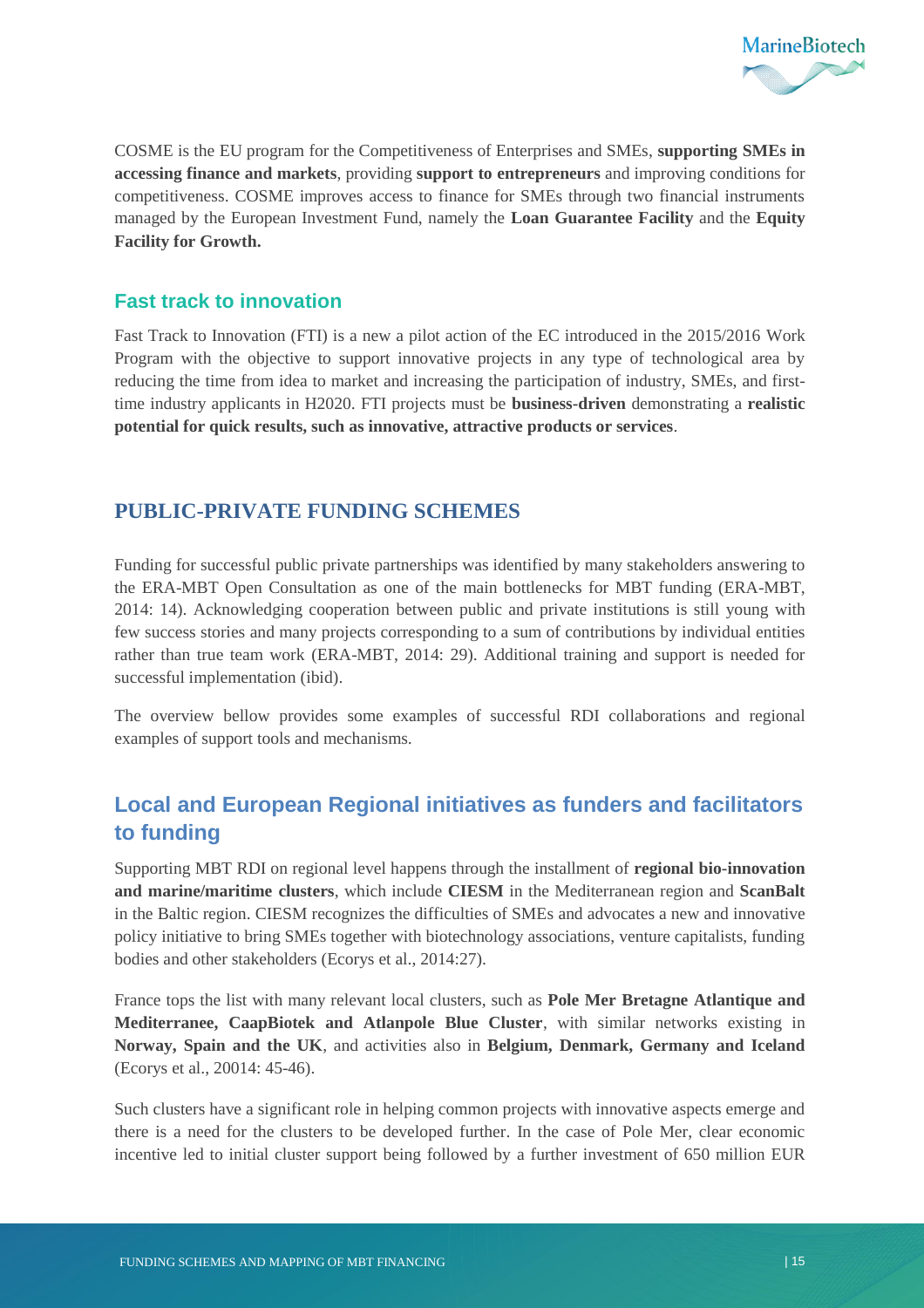

(Lloyd-Evans, 2014), allowing for additional investment in MBT RDI by providing **support for collaborative projects of public and private research institutions and enterprises both in research and training**.

Covering the whole MBT value chain, the funding of these clusters is both public (national, regional, European) and private.

Additionally the DG MARE study identifies 2 networks with a more international reach, namely the **Biomarine** and the **Biomarine International Clusters Association**, which aim at fostering SMEs' business opportunities and facilitating access to funding (BICA, 2015), while Lloyd-Evans (2014) also identifies **Europabio**, the European trade organization for biotechnology and also the founding partner of the relevant BBI JTI, a public-private partnership on bio-based industries, as an important actor in MBT (with a Marine Biotechnology Exploratory Task Force active in 2011 and 2012).

### <span id="page-17-0"></span>**ESIF – opportunities and synergies**

Current projects, such as the ScanBalt flagship project SUBMARINER project and past projects, such as ShareBiotech<sup>22</sup>, are funded through the **ERDF** – the European Regional Development Fund, as one of the five European Structural and Investment Funds (ESIF). Among 11 thematic objectives of ESIF two, including Strengthening research, technological development and innovation and Enhancing the competitiveness of SMEs of the agricultural sector (for the European Agricultural Fund for Rural Development - **EAFRD**) and of the fishery and aquaculture sector (for the European Maritime and Fisheries Fund - **EMFF**) are especially relevant for MBT funding. Furthermore ERDF also funds **INTERREG**, a mechanism providing funding for interregional cooperation in different areas (an example in MBT is INTERREG MARMED). Additionally possibilities to find synergies and combine ESIF and H2020 funds to fund MBT relevant research, innovation and cooperation should be explored further.

#### <span id="page-17-1"></span>**KICs**

 $\overline{a}$ 

The so-called Knowledge and Innovation Communities (KICs), the operational basis of the European Institute of Innovation and Technology (EIT), bring together **all three sides of the 'knowledge triangle'**, i.e. higher education, research and business. 3 KICs were launched in 2010, 2 in 2014 with 3 more to be launched until 2018. An initiative to develop a **Marine KIC** focusing on the sustainable development of marine resources was already launched in 2010, but cannot be expected in the short to medium term, based on EITs objectives. An extensive *Study on the Support of KICs to the Development of the Blue Economy* providing an insight into the extent current KICs are covering the themes and activities related to the Blue Economy, has however been conducted, concluding that a large part of the Blue Economy is still not covered by the existing KICs (Ecorys et al., 2014a:5). Additional attention to the maritime dimension of KICs is thus justifiable, with a possibility for marine topics to be covered in the new KICs, especially the **Healthy Living, Raw Materials and Food4Future** (ibid.).

<sup>&</sup>lt;sup>22</sup> The objective ShareBiotech (2010-2013) was to strengthen the biotechnology sector within the Atlantic Area and to improve the service offer of the technological core facilities involved in the project. More at: http://www.sharebiotech.net/.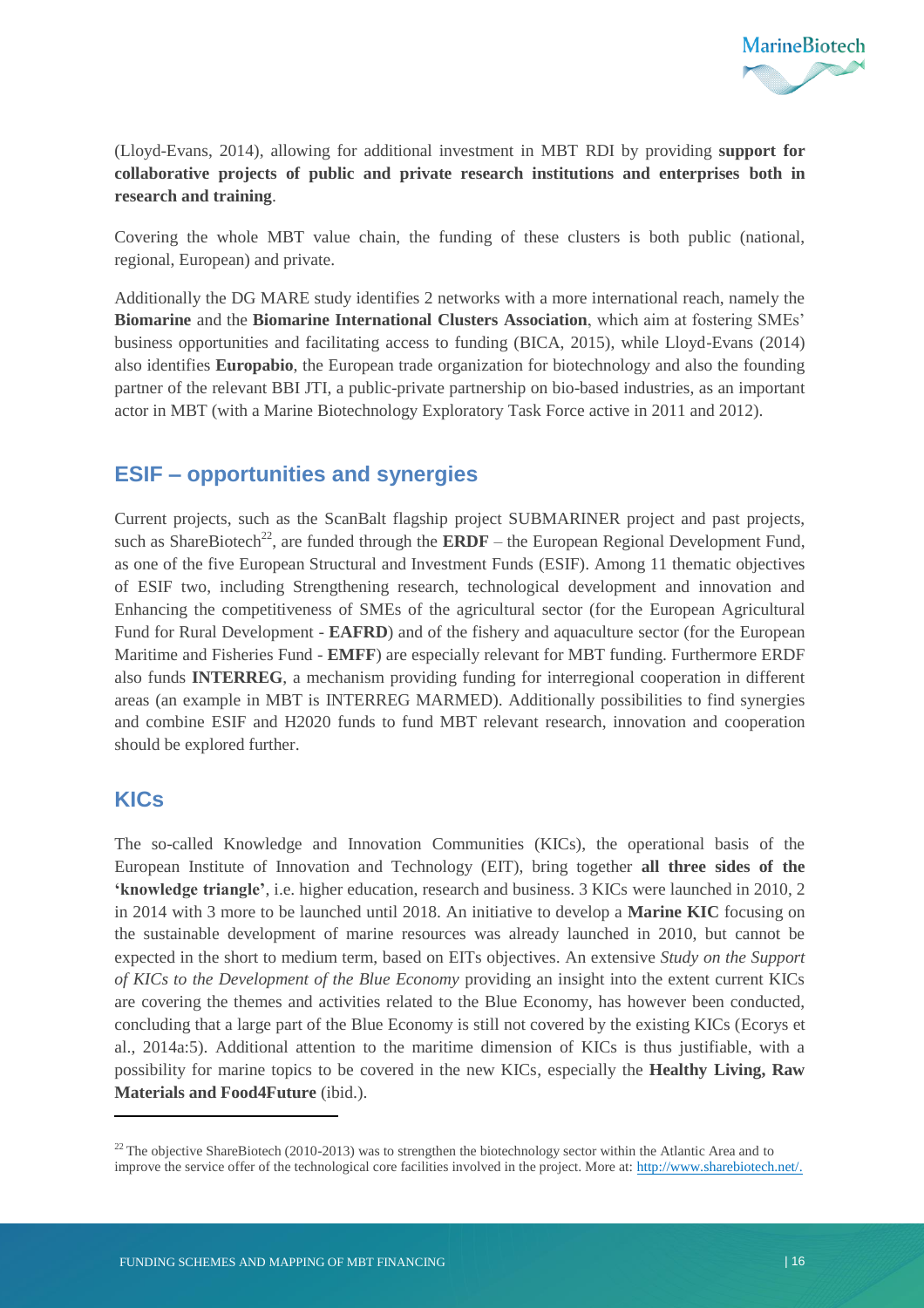

Currently there are a number of projects that cover some MBT topics. The DG MARE study lists 4 projects in the **Climate KIC**, 2 under Cutting Edge Research and 2 under Innovation Potential (Ecorys et al., 2014a: 49-50) .

### <span id="page-18-0"></span>**EUREKA**

EUREKA is an intergovernmental network that **supports marked-oriented RDI projects and facilitates access to finance to SMEs** through EUROSTARS, Clusters and Umbrellas (not applicable for MBT).

• Projects<sup>23</sup>

With no thematic restriction, there have been 14 Eureka projects with participants form 17 countries and the total cost of 17.3 million EUR in Biomarine technologies, 7% of which were in Marine science, 36% in Fishing technologies and 57% in Aquaculture technologies. At least 5 of the projects have a direct MBT focus.

 $\bullet$  Clusters<sup>24</sup>

EUREKA Clusters are strategic initiatives proposed and led by industry, developing generic technologies of key importance for European competitiveness. Clusters facilitate R&D and innovation projects on the basis of a broad industrial participation spanning large industry and SMEs as well as research institutions and other public or private organization. Currently there are 7 clusters in the EUREKA network, including ACQUEAU – a cluster focusing on the development of water technologies, with a new **BioMarine Cluster** currently being considered with the main objective to bring together public authorities and the industry to support projects and provide breakthrough innovations in biomarine technologies (BICA, 2014).

 $\bullet$  EUROSTARS<sup>25</sup>

Eurostars is a joint program between more than 30 EUREKA member countries and the European Union supporting research-performing SMEs by providing funding for transnational innovation projects with the aim to develop innovative products, processes and services, thus gaining competitive advantage. The search through the Eurostars project search engine resulted in 4 projects with MBT focus.

## <span id="page-18-1"></span>**EUROTRANSBIO<sup>26</sup>**

The international funding initiative EuroTransBio (in many ways similar to a JPI), brings together individual countries/regions pulling resources in calls of interest in order to support trans-national RDI co-operation between companies, especially SMEs, and research organizations, active in the

1

<sup>23</sup> http://www.eurekanetwork.org/eureka-projects

http://www.eurekanetwork.org/content/eureka-clusters

<sup>25</sup> https://www.eurostars-eureka.eu/eurostars-projects

<sup>26</sup> https://www.eurotransbio.eu/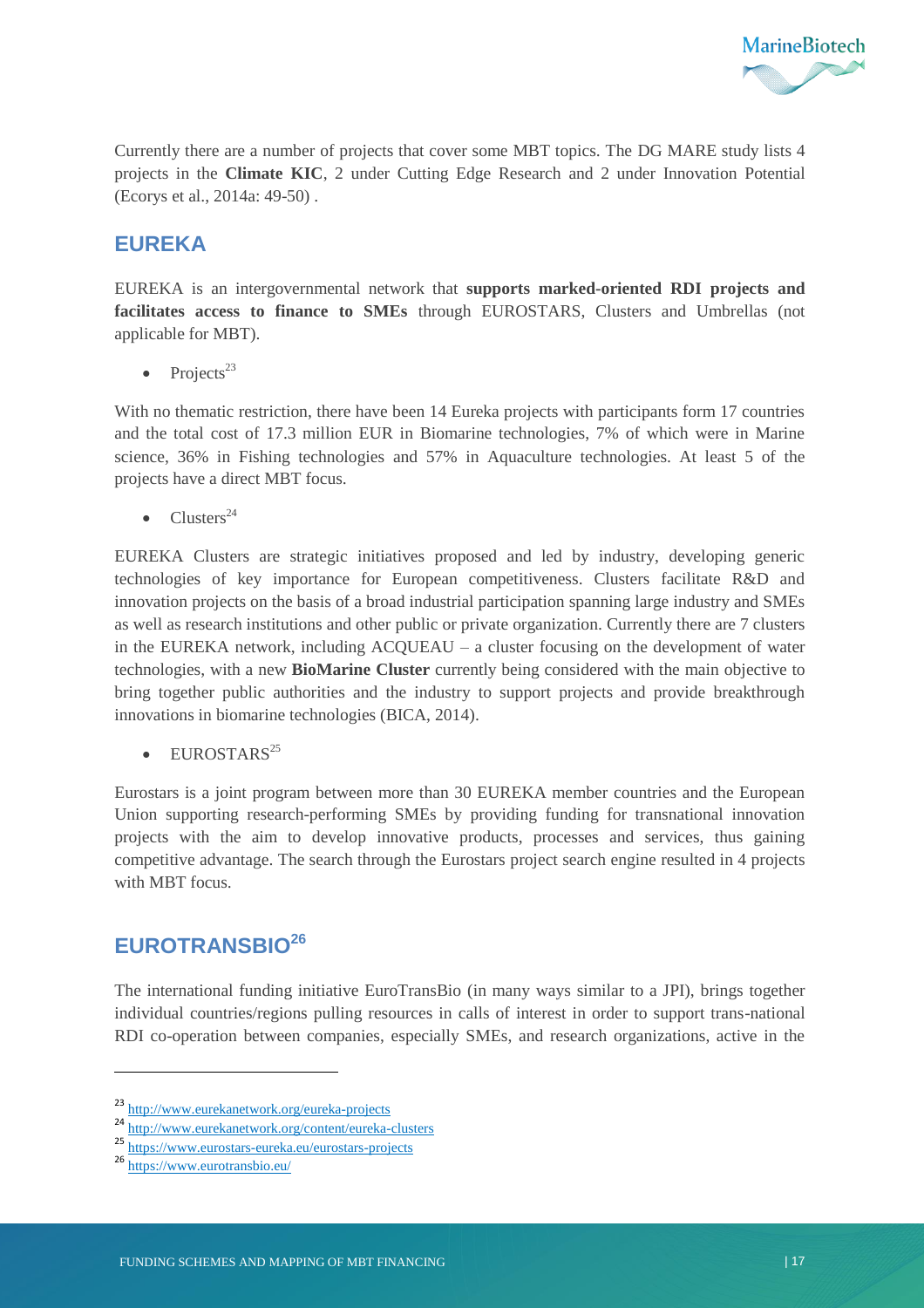

field of modern biotechnology. A total of 157 cooperative RDI projects have so far been recommended for funding with only 2% of projects in MBT, despite the fact MBT is in the funding scope of the initiative.

#### <span id="page-19-0"></span>**PRIVATE FUNDING SCHEMES**

Based on the findings of the ERA-MBT Open Stakeholder Consultation private funding, either in the form of risk or other types of private capital (share capital, private investments, industrial cooperation and other commercial contracts), is still a limited source of capital for MBT stakeholders (ERA-MBT, 2014:.12). Some SMEs (though a limited amount) fund their RDI activities thorough venture or other private capital, the latter being the main source of funding for large companies (ibid.)

#### <span id="page-19-1"></span>**Venture capital**

It is often argued, that the gap between R&D and commercialization is a result of the lack of venture capital in the MBT sector. The DG MARE study for example claims that the 17% fall in venture capital investment since 2008 has made SMEs operating in a high risk cash burning stage even more difficult. Meredith Lloyd-Evans (2014) is asking himself why a **sector specific fund** does not exist and why it is not being set up. The issue might be relevant, but the fact is venture capital funding is dependent more on the attractiveness of the main aim of the SME rather than the source of innovation (Ecorys et al., 2014: 26) and when it comes to the portfolio of venture capital companies, they tend to include only one marine-oriented company.

### <span id="page-19-2"></span>**Large companies**

The DG MARE study identifies the main players in MBT based on the number of patents they have filed. It is clear companies are main patent filers, accounting for more than 80% of the total number of patents (Ecorys et al., 2014: 49). The biggest include **Henkel** in cosmetics and health, **Pharmamar** and **BASF** in health and **Shell** in energy. **Bayer** is identifies as the top European investor in aquatic products and **L'Oreal** in high value products (ibid.).

Some companies have their own corporate venture capital companies. An example is **BASF Venture Capital** which aims at "linking the strategic and operational interests of BASF Group with innovative technologies of emerging businesses" (BASF,  $2015^{27}$ ). In the case of BASF, the venture capital company prefers to get involved with financing in the early stages, after the creation of the company".

Other companies, such as **Unilever** and **P&G** do not provide direct investment, but look into different applications of MBT, thus providing opportunities for productive relationships between industry and research (Ecorys et al., 2014:38).

 $\ddot{\phantom{a}}$ 

 $^{27}$  http://www.basf-vc.de/index.php?id=1&L=1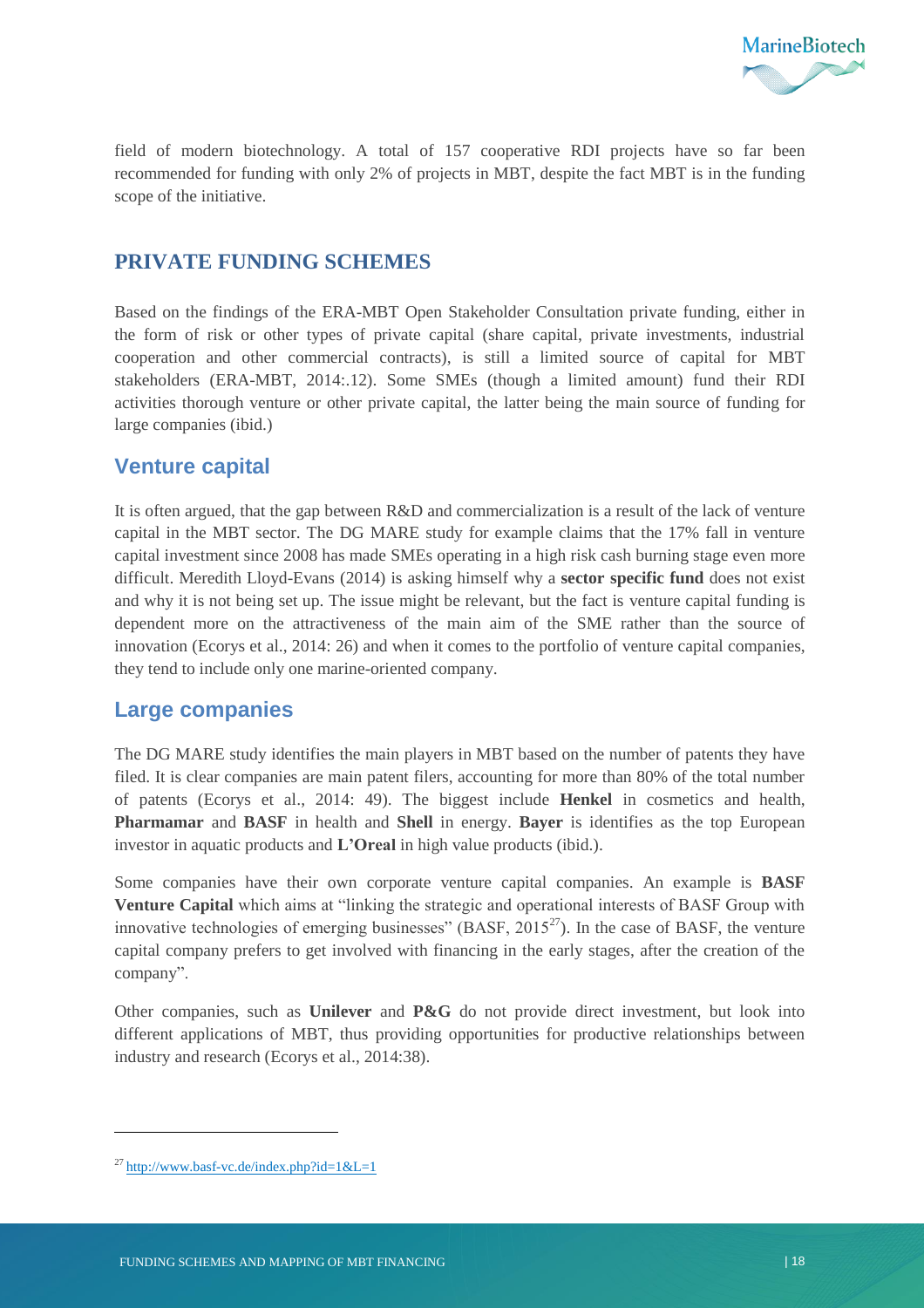## <span id="page-20-0"></span>**CONCLUSIONS**

Based on the performed activities to prepare the present report, including the ERA-MBT Open Stakeholder Consultation, the breakout session on funding at the First ERA-MBT Stakeholders meeting and the performed desk study of the publically accessible literature on public and private funding schemes for Marine Biotechnology RDI leads to the following conclusions:

- The issues regarding MBT funding have been discussed to great detail at several occasions in different settings with all of the identified stakeholders.
- The conclusions of these discussions and the proposed solutions to overcome identified funding barriers do not vary greatly, this being supported both by the findings of ERA-MBT activities in investigating funding and the comprehensive DG MARE Study.
- Many of the issues raised directly or indirectly related to funding RDI are not MBT specific (e.g. technology transfer issues, patent costs, collaboration between researchers and industry, kindling entrepreneurship in scientists, administrative burdens).
- The funding environment has changed since the beginning of Horizon 2020, with the approach to MBT RDI funding being more strategic (with the introduction of Blue Growth as a focus theme) and innovation leading the way (with new funding mechanisms that might help overcome some of the identified barriers, e.g. FTI, INNOVFIN).
- The funding environment is complex and the question is whether the main ERA-MBT stakeholders with limited human and financial resources (especially SMEs) can be fully informed, understand and successfully utilize the available funding options.
- The need for new funding measures is questionable, as many existing initiatives, funding actions and mechanisms already exist.
- The success of these funding measures varies substantially and is yet unclear when it comes to instruments introduced in H2020.

Based on the above conclusions a dedicated workshop, as envisioned in the ERA-MBT project proposal, should be organized for identified public/private funding organizations and industry representatives. The workshop, which should take into account the complexity of the funding environment the MBT stakeholders are comforted with, should aim at:

- finding complementarities and synergies within existing partnerships/initiatives directly or indirectly related to MBT,
- exploring reasons for the success of some and failure of other funding mechanisms,
- identifying those funding mechanisms and tools that have proven to be successful and could be utilized in their current form,
- Exploring ways to strengthen support and promote the identified mechanisms among ERA-MBT stakeholders.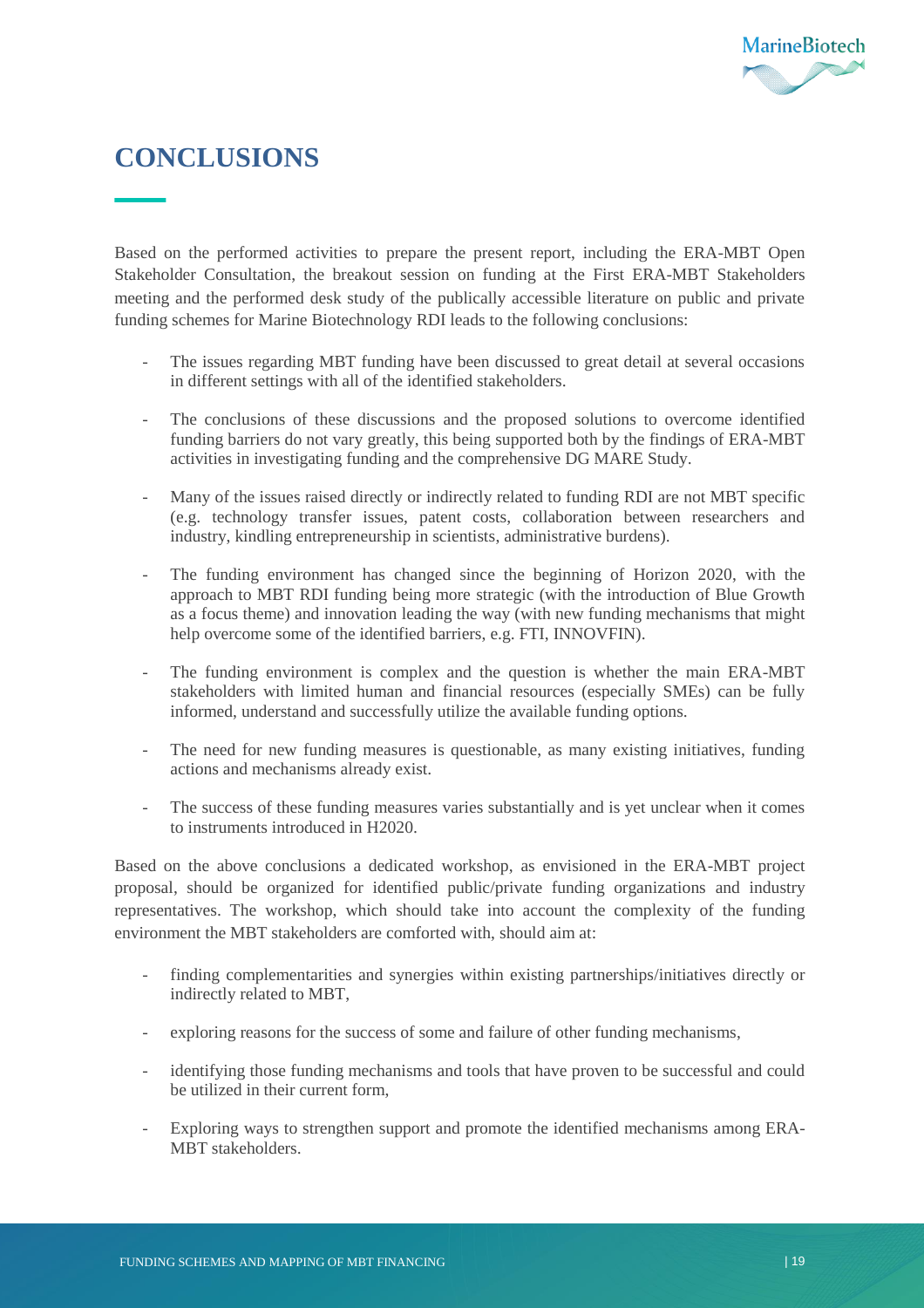

## <span id="page-21-0"></span>**REFERENCES**

- 1. BICA (2014) Monthly news updates. November 2014, p.4. Available at: <http://www.biomarine.org/wp-content/uploads/2013/10/Buletin-information-V3.pdf> (last accessed: May 2015).
- 2. EARTO (2014) *The TRL Scale as a Research & Innovation Policy Tool, EARTO Recommendations*. Available at: [http://www.earto.eu/fileadmin/content/03\\_Publications/The\\_TRL\\_Scale\\_as\\_a\\_R\\_I\\_Policy\\_](http://www.earto.eu/fileadmin/content/03_Publications/The_TRL_Scale_as_a_R_I_Policy_Tool_-_EARTO_Recommendations_-_Final.pdf) [Tool\\_-\\_EARTO\\_Recommendations\\_-\\_Final.pdf](http://www.earto.eu/fileadmin/content/03_Publications/The_TRL_Scale_as_a_R_I_Policy_Tool_-_EARTO_Recommendations_-_Final.pdf) (last accessed: May 2015).
- 3. European Commission (2014) BG-12-2014-1 *Supporting SMEs efforts for the development – deployment and market replication of innovative solutions for blue growth.* Available at: [http://cordis.europa.eu/programme/rcn/665259\\_en.html](http://cordis.europa.eu/programme/rcn/665259_en.html) (last accessed: May 2015).
- 4. Ecorys/DELTARES/OCEANIC Development (2012) *Blue Growth: Scenarios and drivers for Sustainable Growth from the Oceans, Seas and Coasts*. Study prepared by consortium contracted by DG MARE. Available at: [http://ec.europa.eu/maritimeaffairs/documentation/studies/documents/blue\\_growth\\_third\\_int](http://ec.europa.eu/maritimeaffairs/documentation/studies/documents/blue_growth_third_interim_report_en.pdf) [erim\\_report\\_en.pdf](http://ec.europa.eu/maritimeaffairs/documentation/studies/documents/blue_growth_third_interim_report_en.pdf) (last accessed: May 2015).
- 5. Ecorys/s.Pro/MRAG (2014) *Study in support of Impact Assessment work on Blue Biotechnology'*, *Revised Final Report FWC MARE/2012/06 – SC C1/2013/03*. Study prepared by consortium contracted by DG MARE. Available at: [http://www.marinebiotech.eu/sites/marinebiotech.eu/files/public/study-blue](http://www.marinebiotech.eu/sites/marinebiotech.eu/files/public/study-blue-biotechnology_en.pdf)[biotechnology\\_en.pdf](http://www.marinebiotech.eu/sites/marinebiotech.eu/files/public/study-blue-biotechnology_en.pdf) (last accessed: May 2015)
- 6. Ecorys/s.Pro/MRAg (2014a) *Study on the Support of KICs (Knowledge Innovation Communities) to the Development of the Blue Economy*. Available at: [https://webgate.ec.europa.eu/maritimeforum/sites/maritimeforum/files/Maritime%20KIC%2](https://webgate.ec.europa.eu/maritimeforum/sites/maritimeforum/files/Maritime%20KIC%20Final%20Report%20%28revised%20final%2020%20June%202014%29.docx.pdf) [0Final%20Report%20%28revised%20final%2020%20June%202014%29.docx.pdf](https://webgate.ec.europa.eu/maritimeforum/sites/maritimeforum/files/Maritime%20KIC%20Final%20Report%20%28revised%20final%2020%20June%202014%29.docx.pdf) (last accessed: May 2015).
- 7. ERA-MBT (2013) Annex I to the Grant Agreement no. 604814 Description of Work. Part A
- 8. ERA-MBT (2013a) Annex I to the Grant Agreement no. 604814 Description of Work. Workplan tables
- 9. ERA-MBT (2014) *Report on the ERA-MBT Open Stakeholder Consultation.* Available at: [http://www.marinebiotech.eu/sites/marinebiotech.eu/files/public/D.3.1-](http://www.marinebiotech.eu/sites/marinebiotech.eu/files/public/D.3.1-3.5%20Report%20on%20ERA-MBT%20Open%20Stakeholder%20consultation.pdf)